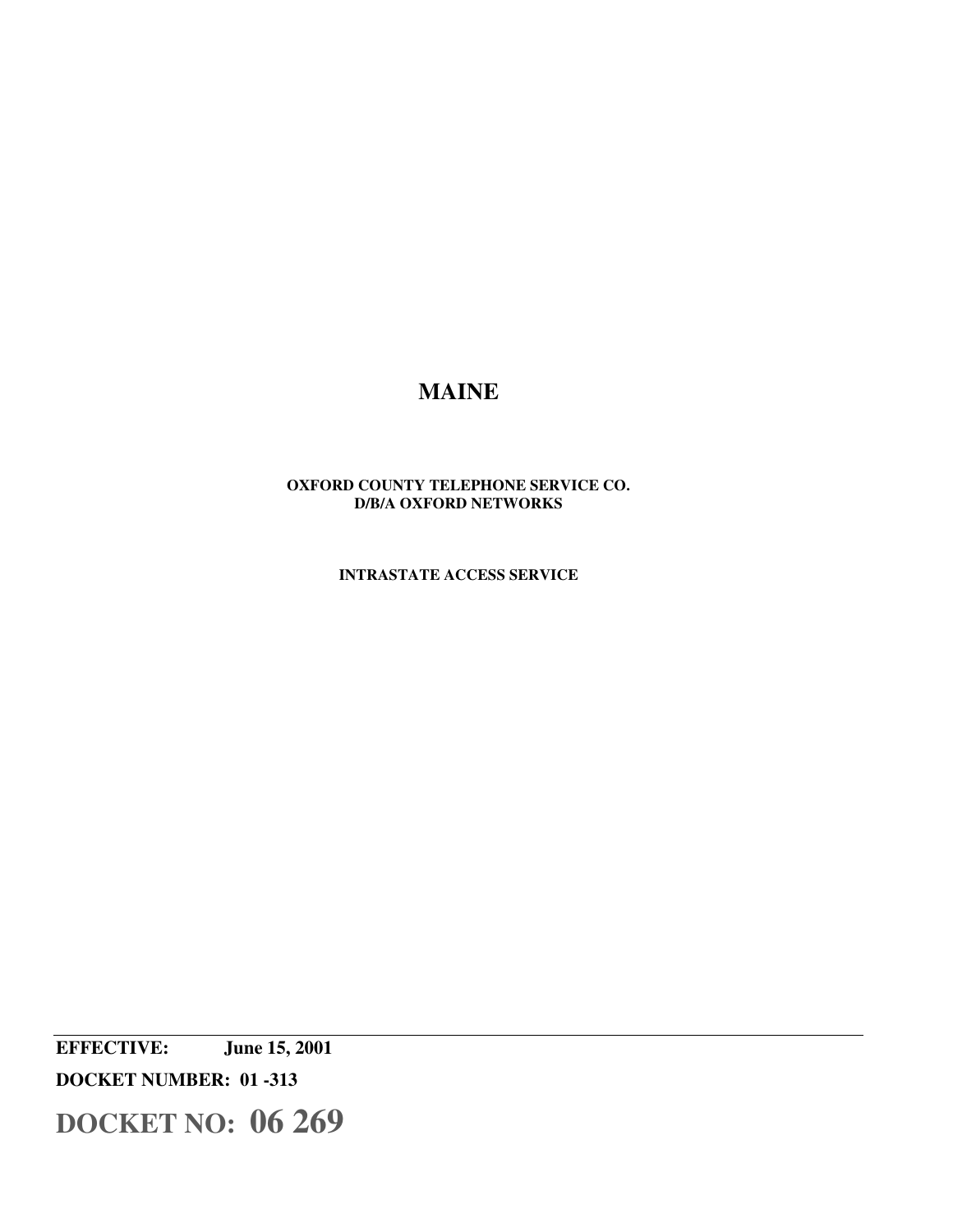#### OXFORD COUNTY TELEPHONE SERVICE CO.  $\qquad \qquad$  Title Page

D/B/A OXFORD NETWORKS ACCESS SERVICE

(N) | | | | | | | | | | | | | | | | | | | | | | | | | | | |

Regulations, Rates and Charges applying to the provision of ACCESS SERVICEs for connection to intrastate communications facilities for customers within the operating territory of OXFORD COUNTY TELEPHONE SERVICE CO.

ACCESS SERVICEs are provided by means of wire, fiber optics, radio

or any other suitable technology or a combination thereof.

| (N)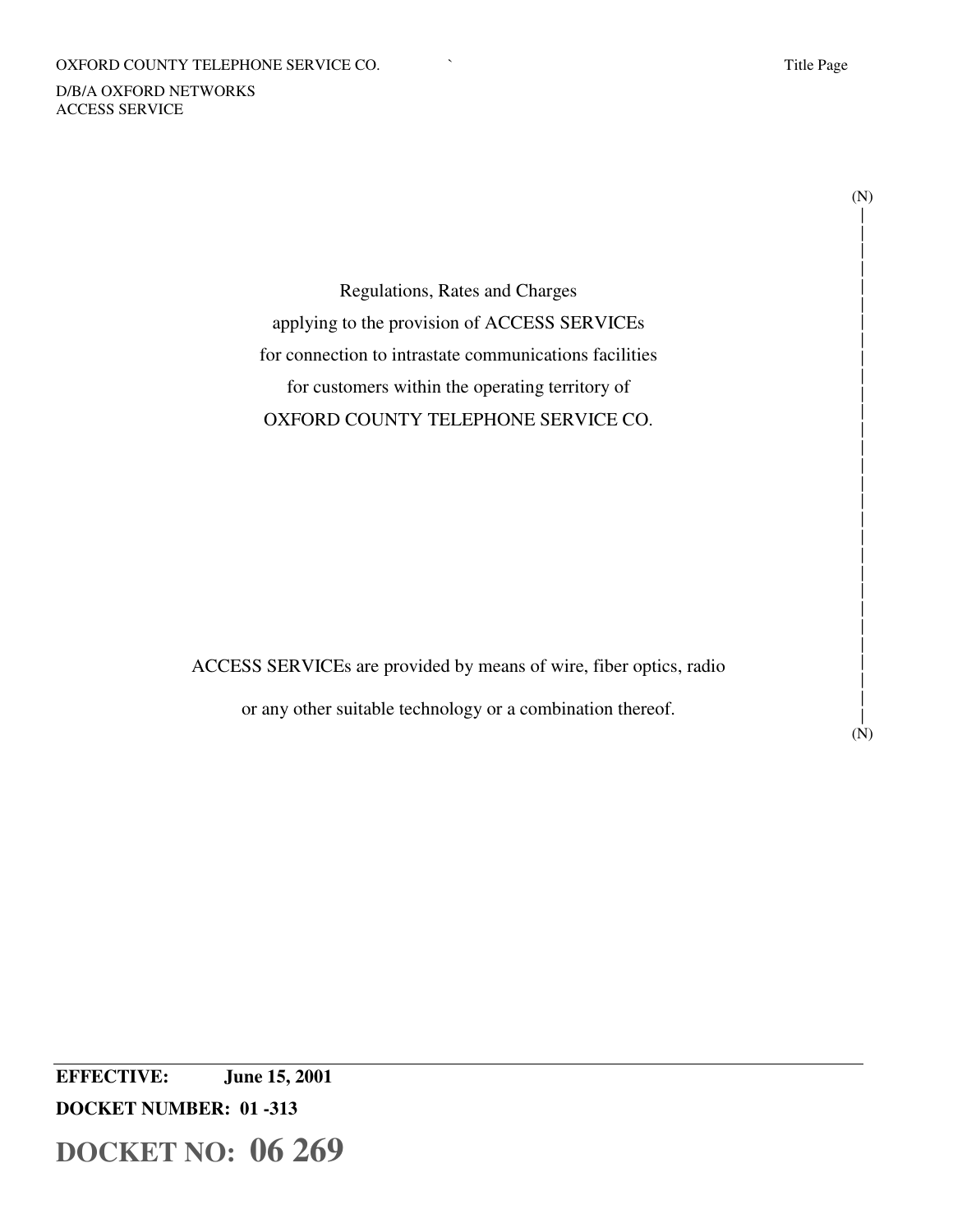# OXFORD COUNTY TELEPHONE SERVICE CO. Contents Contents Contents Page 1 D/B/A OXFORD NETWORKS ACCESS SERVICE

 $2<sup>nd</sup>$  Revision Cancels 1<sup>st</sup> Revision

# TABLE OF CONTENTS

| Section                       |                                | Page No. | $(\mathrm{T})$ |
|-------------------------------|--------------------------------|----------|----------------|
| 1.1                           | <b>ACCESS RATES</b>            |          |                |
| 12<br>.                       | PRESUBSCRIPTION RATES          |          |                |
| ◠<br>$\overline{\phantom{a}}$ | <b>RESERVED FOR FUTURE USE</b> | $1 - 33$ |                |
| 3.                            | <b>RESERVED FOR FUTURE USE</b> |          | $\rm T)$       |

**EFFECTIVE: May 7, 2006** 

**DOCKET NUMBER: 01 -313**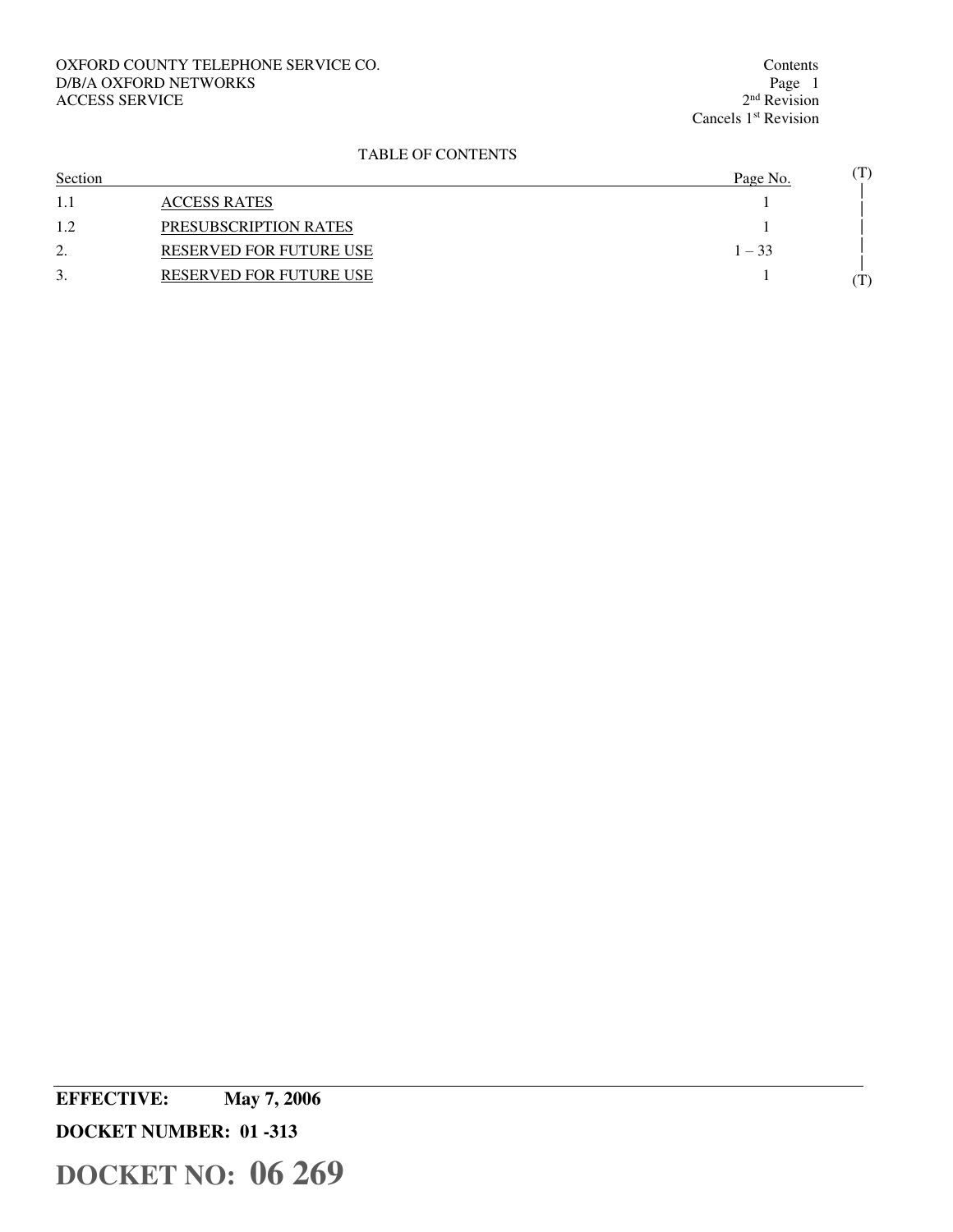<sup>nd</sup> Revision Cancels 1<sup>st</sup> Revision

# \*\*\*\*\* PAGE RESERVED FOR FUTURE USE \*\*\*\*\*

(T)

 **EFFECTIVE: May 7, 2006 DOCKET NUMBER: 01 -313 DOCKET NO: 06 269**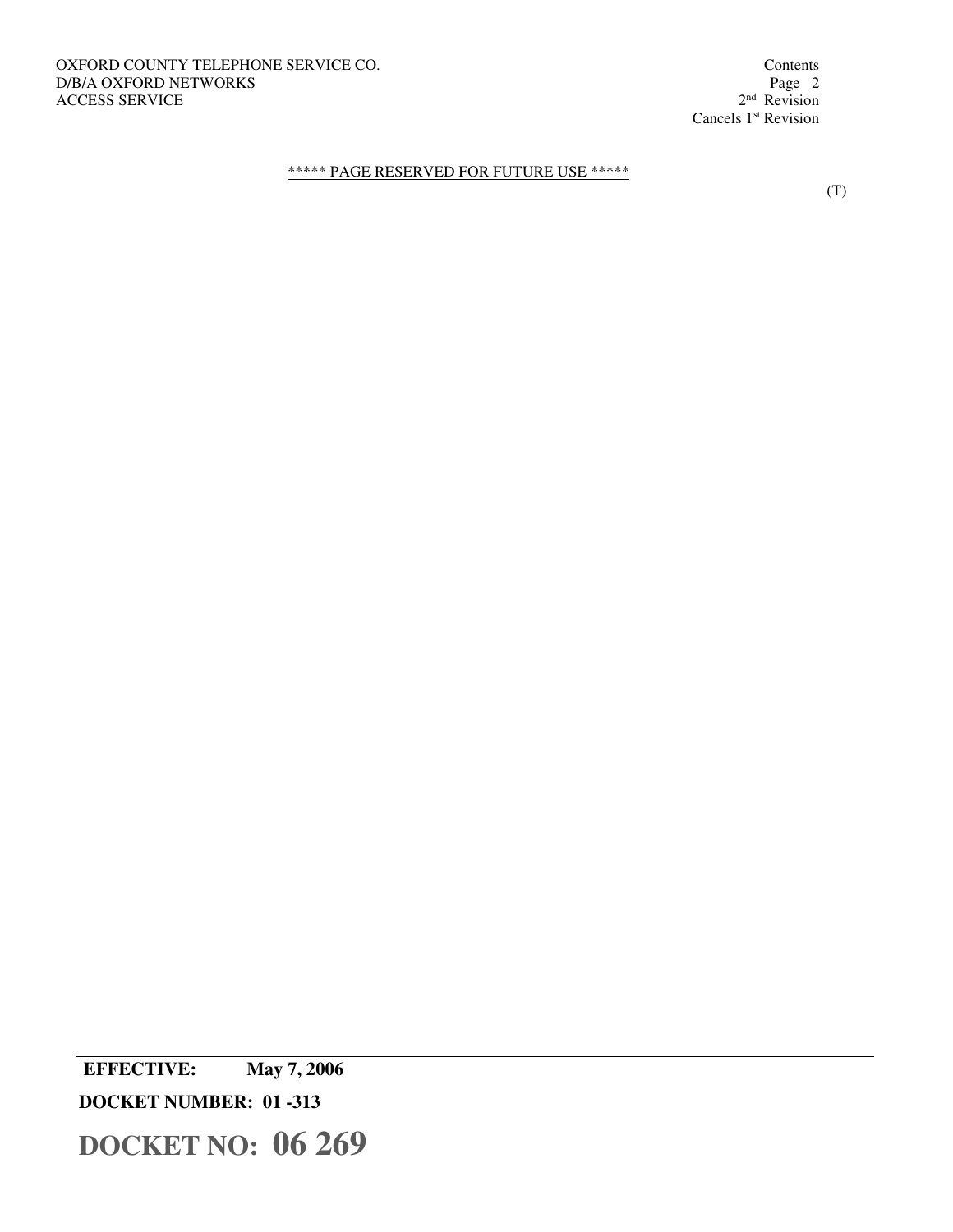# SECTION 1 – ACCESS SERVICE RATES AND CHARGES

#### 1.1 ACCESS CHARGES

#### SWITCHED ACCESS SERVICES

| Rates Per Access Minute:         | Originating | Terminating |     |
|----------------------------------|-------------|-------------|-----|
| Tandem Switched Term/Port Charge | \$0.000000  | \$0.000695  | (R) |
| <b>Tandem Switched Facility</b>  | \$0.000000  | \$0.000003  |     |
| <b>Tandem Switching</b>          | \$0.000000  | \$0.000000  |     |
| Carrier Common Line              | \$0.000000  | \$0.000000  |     |
| End Office Local Switching       | \$0.018000  | \$0.000986  | (R) |

Intrastate access rates are the same as those set forth in the FCC Access Tariff of Oxford County Telephone Service Company d/b/a/ Oxford Networks, as they apply to intrastate services in the State of Maine, except the switched rates listed above.

#### 1.2 INTRA-LATA PRESUBSCRIPTION RATES

| Per telephone exchange service line or trunk | Non Recurring Charge |  |
|----------------------------------------------|----------------------|--|
| Manual Processing                            | \$5.50               |  |
| <b>Electronic Processing</b>                 | \$1.25               |  |

When a customer requests a change in Presubscription for both inter-LATA & intra-LATA PICs be done simultaneously, the non-recurring charge per telephone exchange service line or trunk for such changes shall equal one half (1/2) of the rate above.

#### 2. RESERVED FOR FUTURE USE

 $616 -$ 

Issued Date: July 1, 2015<br>
Proposed Effective Date: July 1, 2015<br>
President & CEO<br>
President & CEO Proposed Effective Date: July 1, 2015 Effective Date: **EFFECTIVE DATE 7/01/2015** Docket: 2015-00328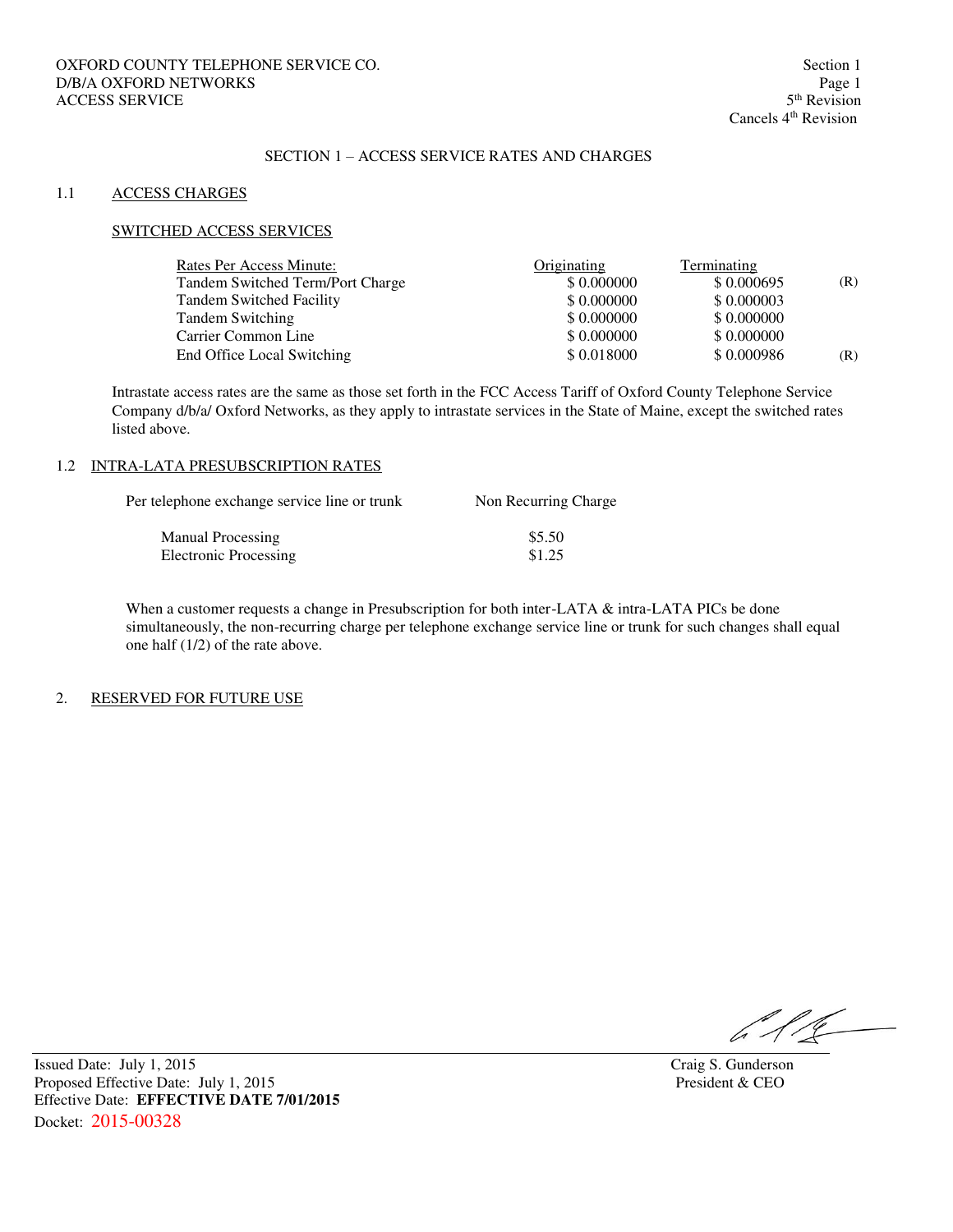Cancels Original

# \*\*\*\*\* PAGE RESERVED FOR FUTURE USE \*\*\*\*\*

 **EFFECTIVE: May 7, 2006 DOCKET NUMBER: 01 -313 DOCKET NO: 06 269**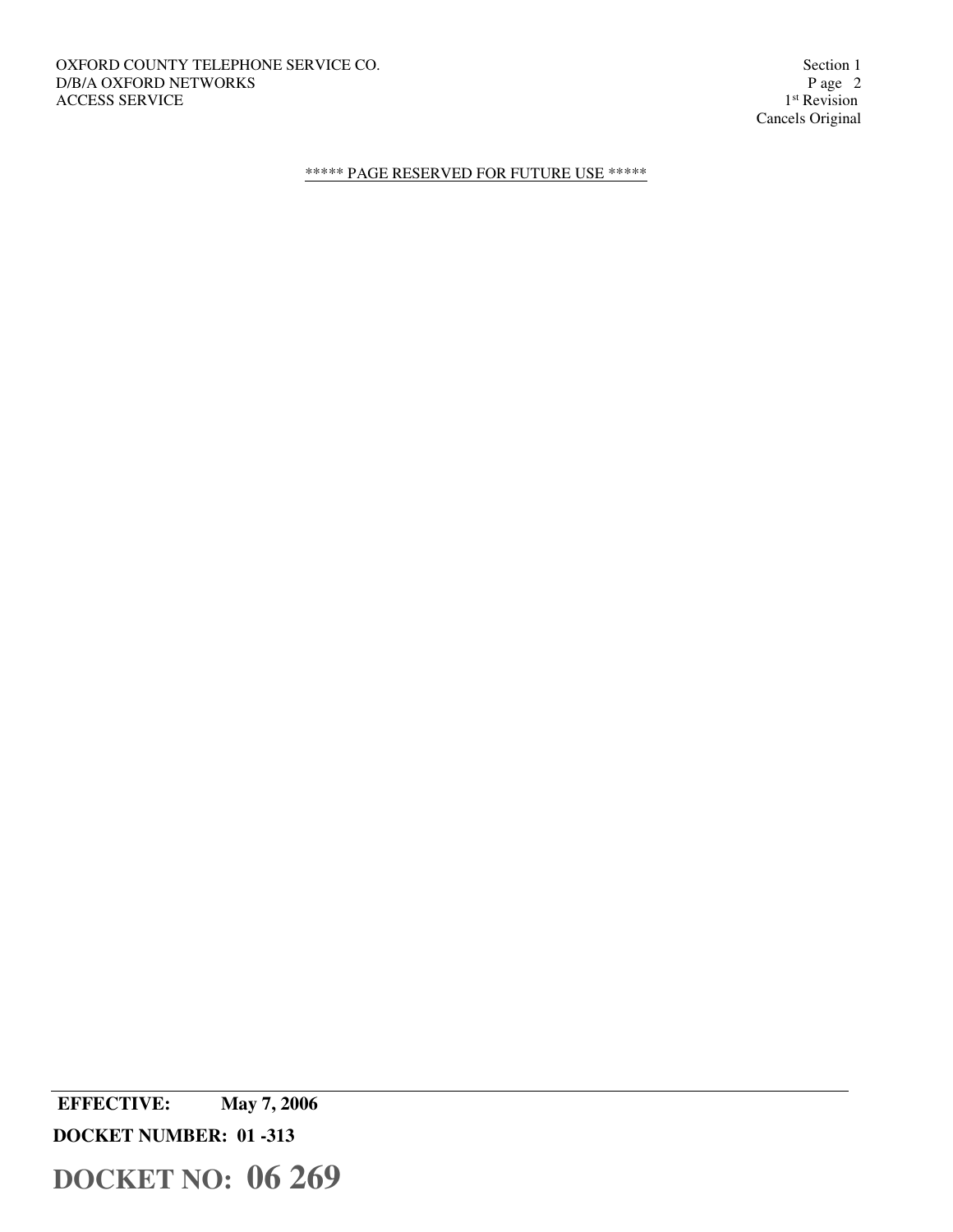1<sup>st</sup> Revision Cancels Original

# \*\*\*\*\* PAGE RESERVED FOR FUTURE USE \*\*\*\*\*

 **EFFECTIVE: June 15, 2001** 

**DOCKET NUMBER: 01 -313**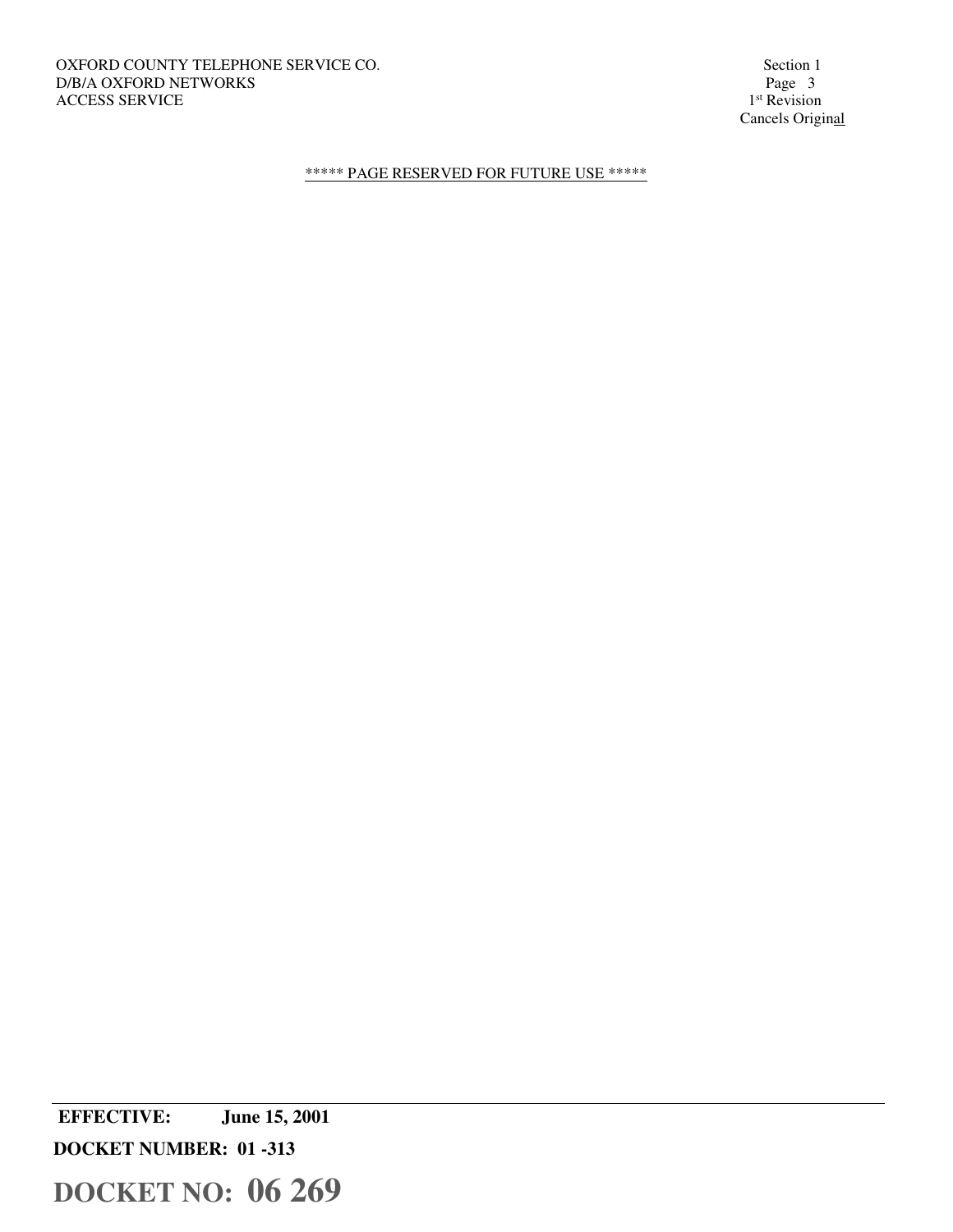# OXFORD COUNTY TELEPHONE SERVICE CO. Section 1<br>D/B/A OXFORD NETWORKS Page 4 D/B/A OXFORD NETWORKS ACCESS SERVICE

1<sup>st</sup> Revision Cancels Original

\*\*\*\*\* PAGE RESERVED FOR FUTURE USE \*\*\*\*\*

 **EFFECTIVE: June 15, 2001 DOCKET NUMBER: 01 -313**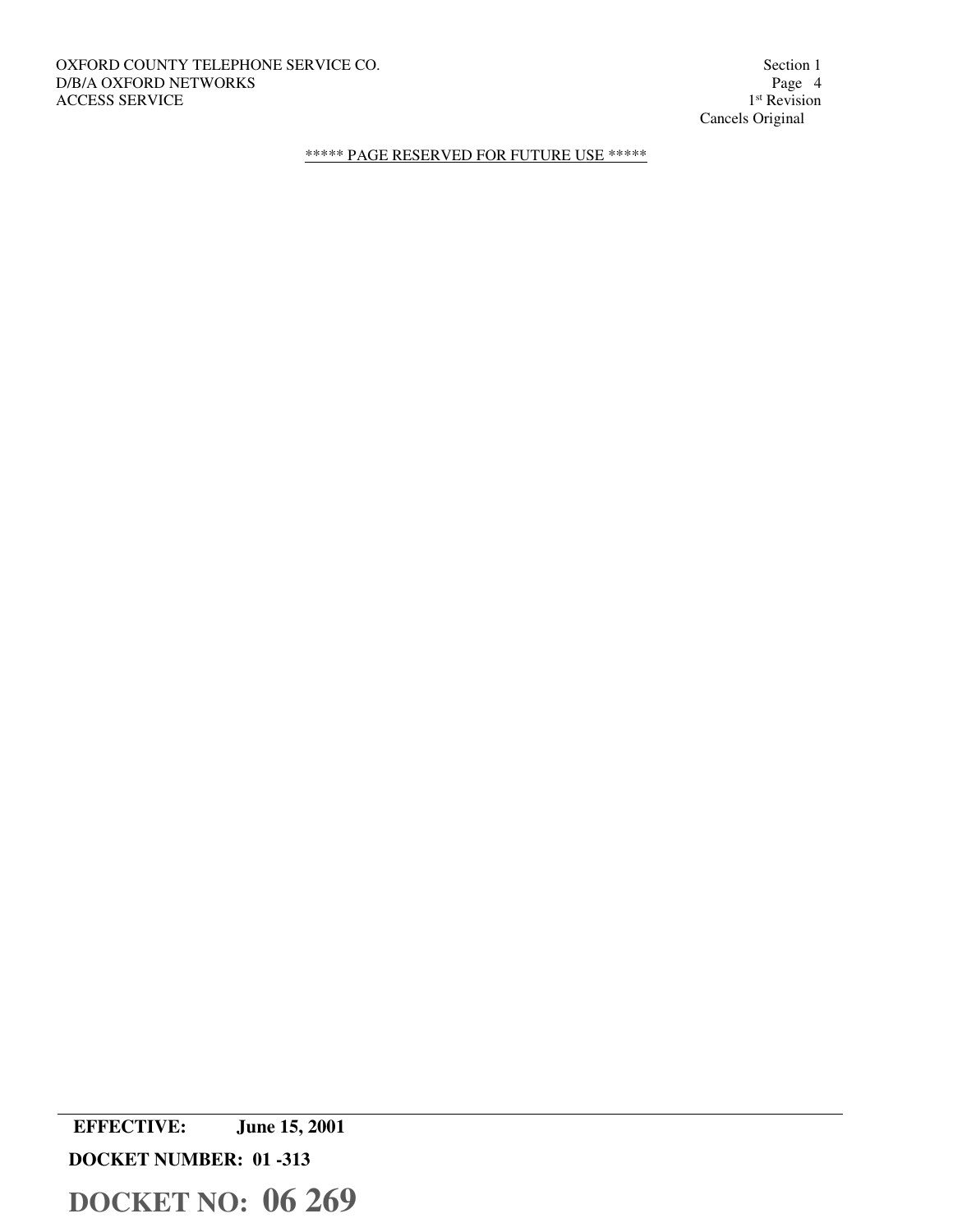1<sup>st</sup> Revision Cancels Original

\*\*\*\*\* PAGE RESERVED FOR FUTURE USE \*\*\*\*\*

 **EFFECTIVE: June 15, 2001 DOCKET NUMBER: 01 -313**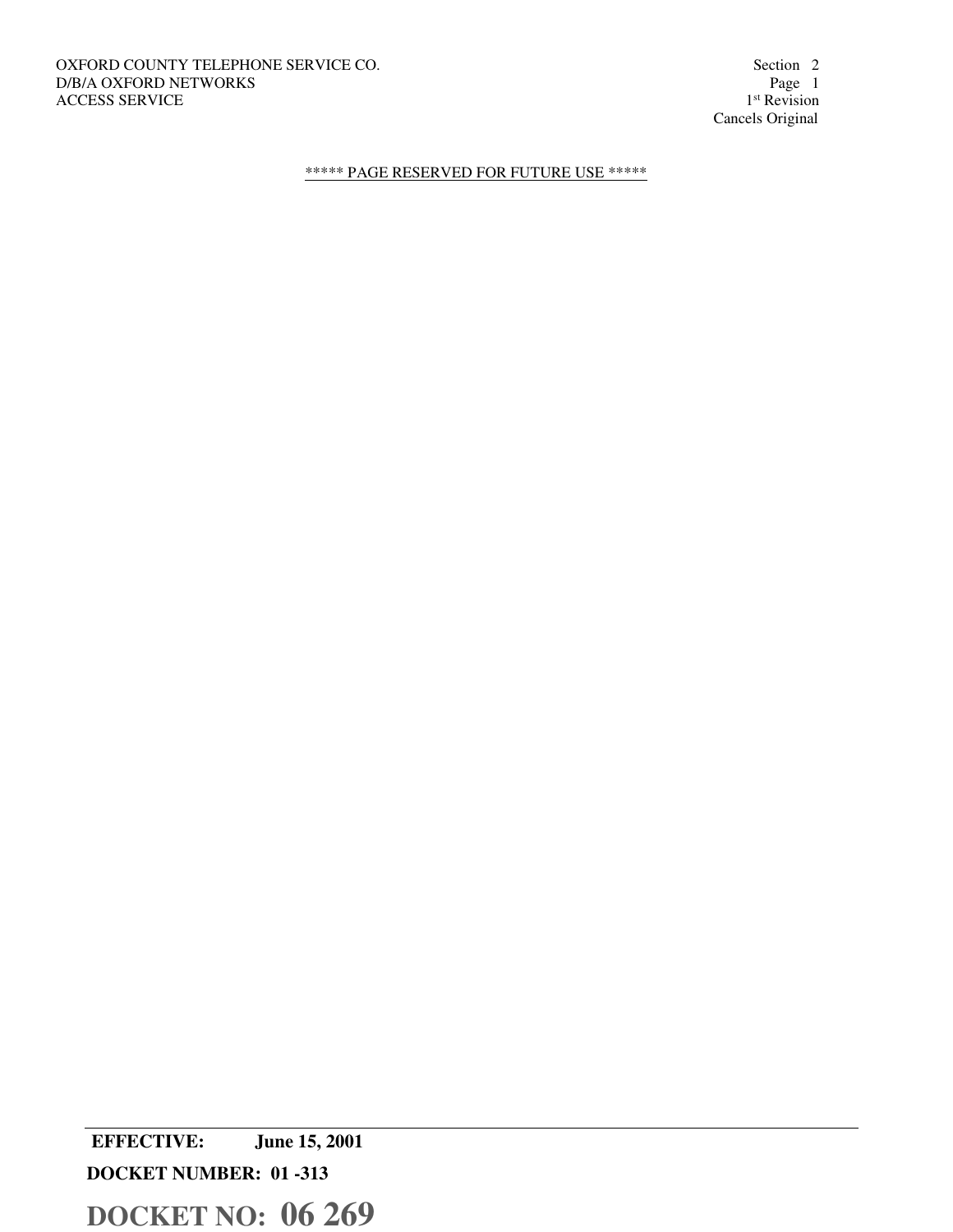1<sup>st</sup> Revision Cancels Original

\*\*\*\*\* PAGE RESERVED FOR FUTURE USE \*\*\*\*\*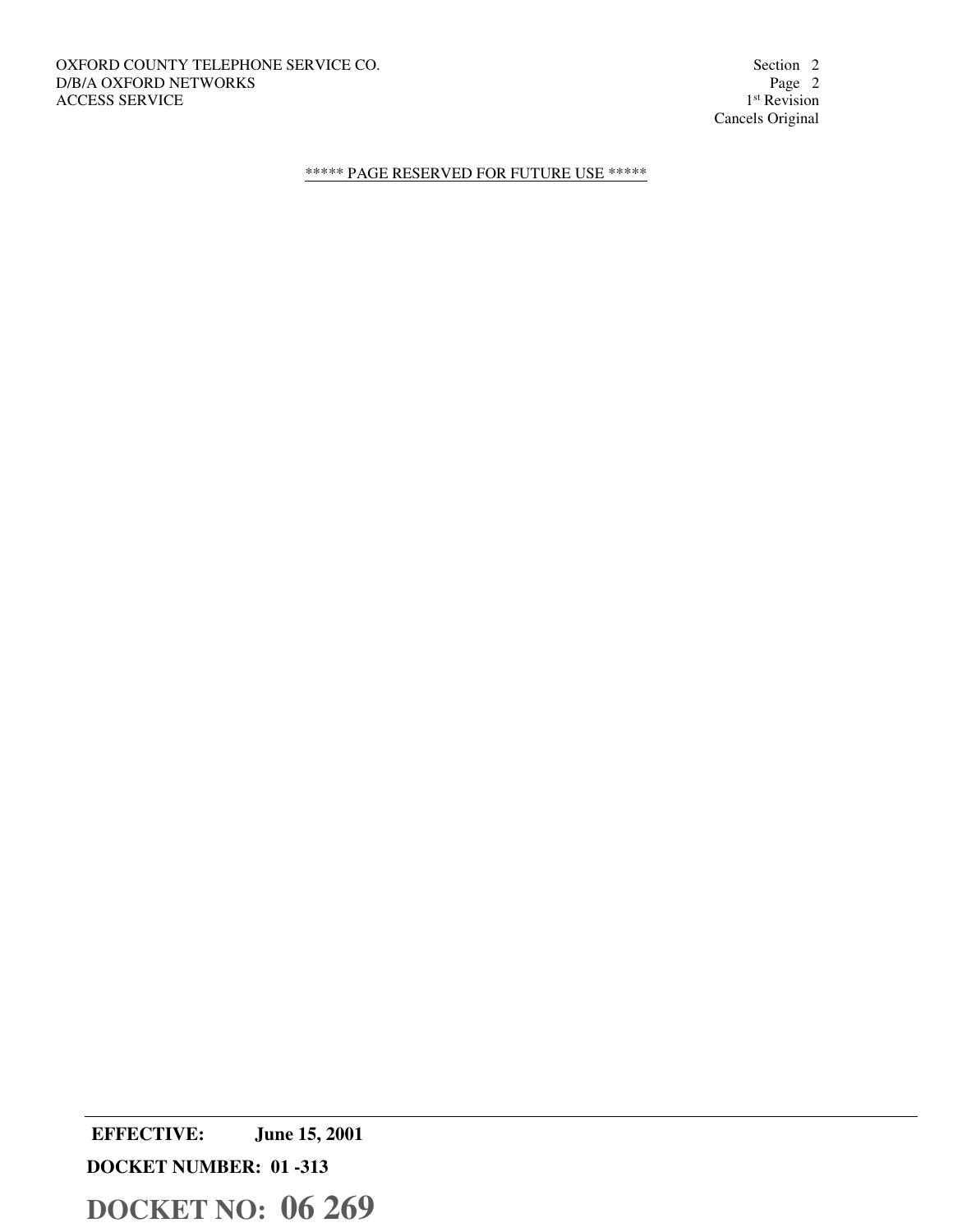1<sup>st</sup> Revision Cancels Original

SECTION 2 – ACCESS SERVICE RATES AND CHARGES

 **EFFECTIVE: June 15, 2001** 

**DOCKET NUMBER: 01 -313**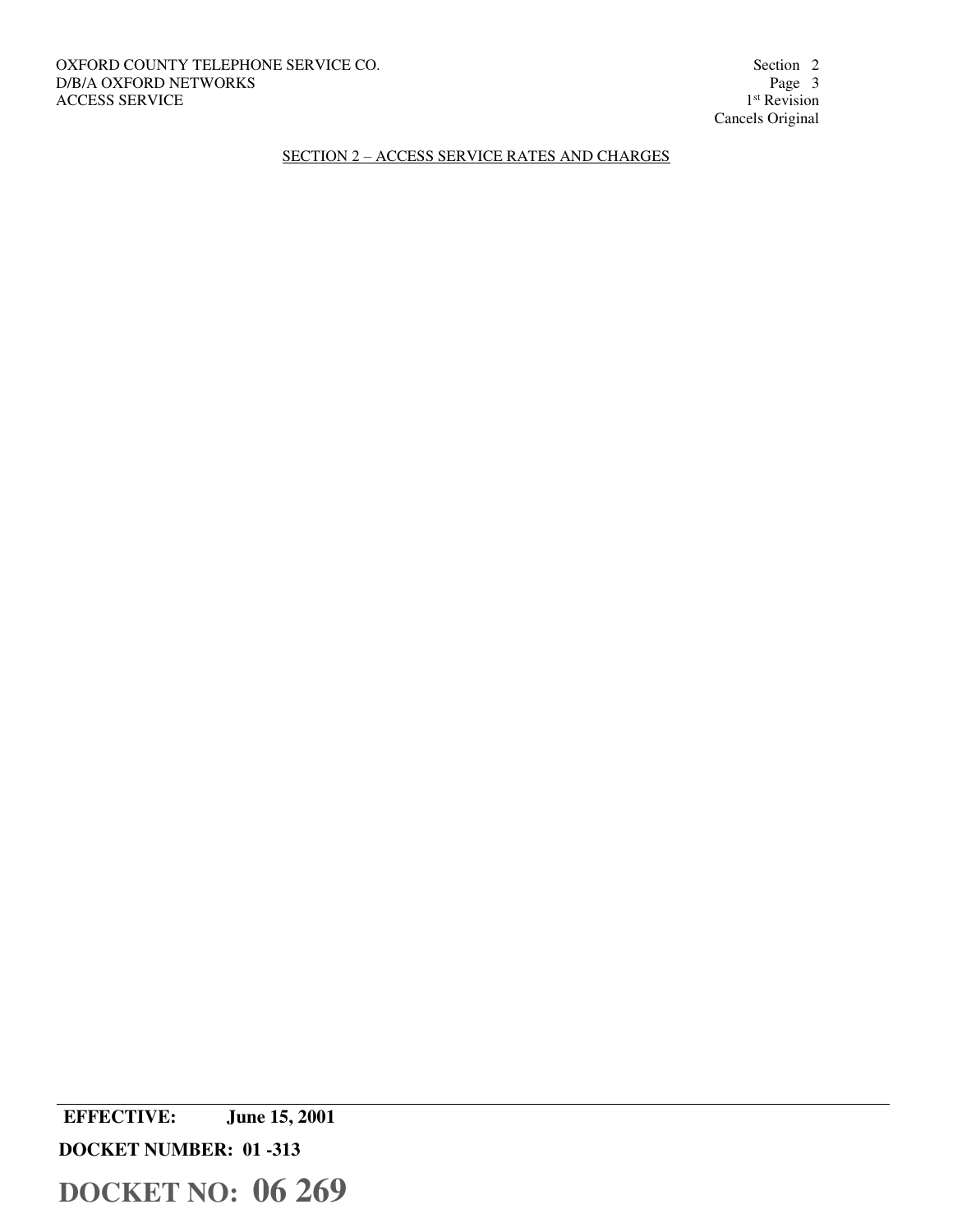OXFORD COUNTY TELEPHONE SERVICE CO. Section 2<br>D/B/A OXFORD NETWORKS Page 4 D/B/A OXFORD NETWORKS ACCESS SERVICE

1<sup>st</sup> Revision Cancels Original

\*\*\*\*\* PAGE RESERVED FOR FUTURE USE \*\*\*\*\*

 **EFFECTIVE: June 15, 2001** 

**DOCKET NUMBER: 01 -313**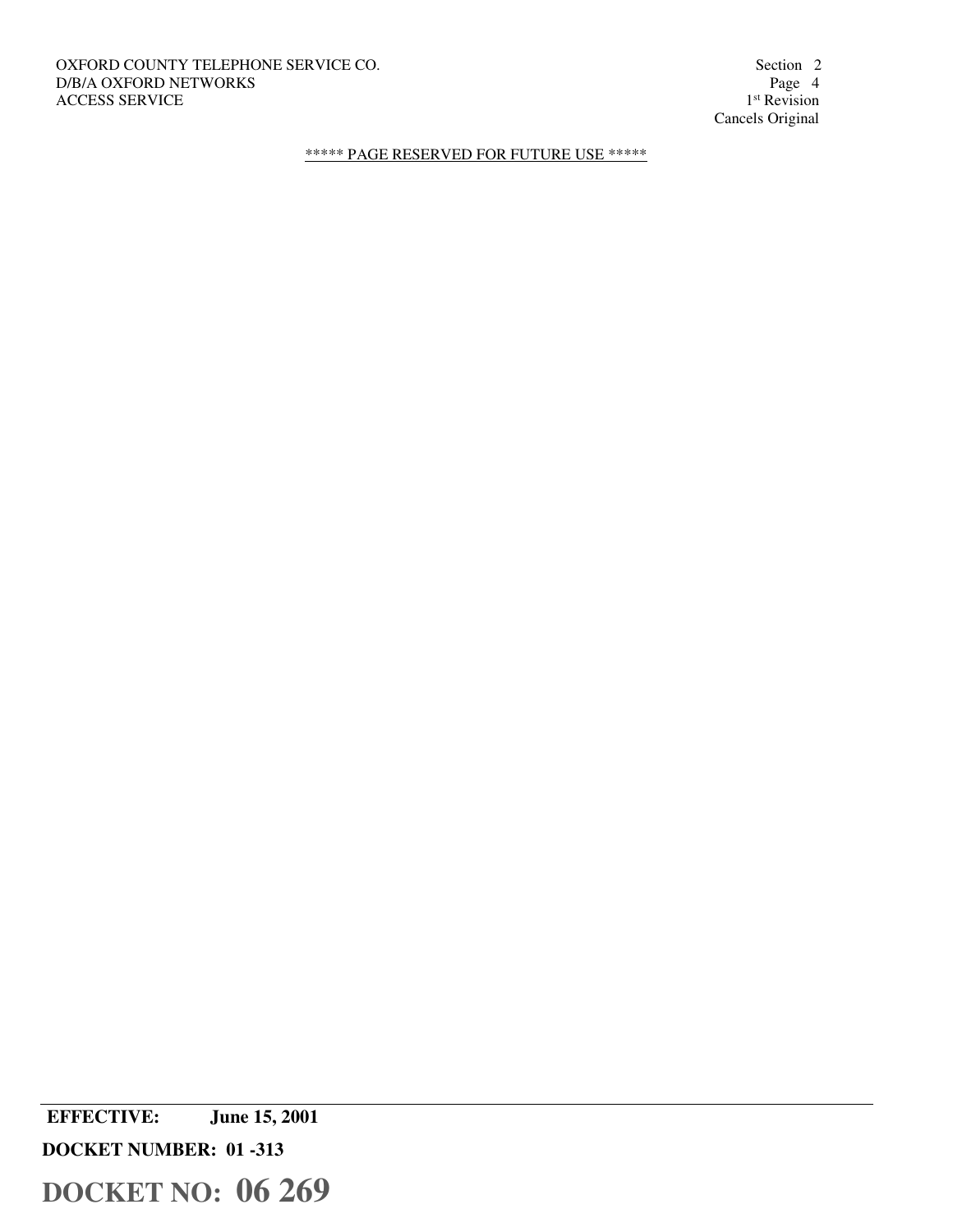OXFORD COUNTY TELEPHONE SERVICE CO. Section 2 Section 2 D/B/A OXFORD NETWORKS Page 5 D/B/A OXFORD NETWORKS ACCESS SERVICE

1<sup>st</sup> Revision Cancels Original

\*\*\*\*\* PAGE RESERVED FOR FUTURE USE \*\*\*\*\*

 **EFFECTIVE: June 15, 2001** 

**DOCKET NUMBER: 01 -313**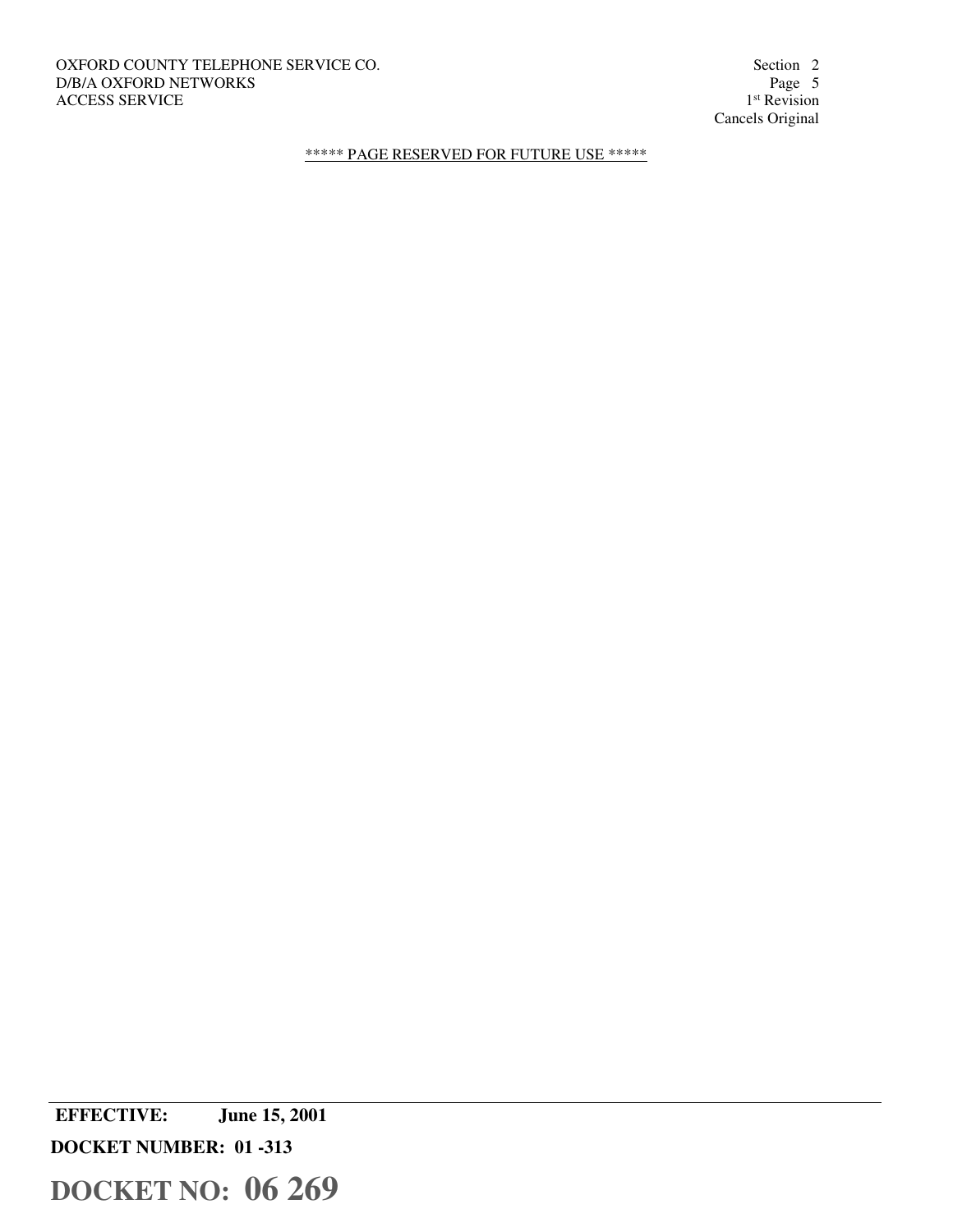OXFORD COUNTY TELEPHONE SERVICE CO. Section 2 Section 2 D/B/A OXFORD NETWORKS Page 6 D/B/A OXFORD NETWORKS ACCESS SERVICE

1<sup>st</sup> Revision Cancels Original

\*\*\*\*\* PAGE RESERVED FOR FUTURE USE \*\*\*\*\*

 **EFFECTIVE: June 15, 2001** 

**DOCKET NUMBER: 01 -313**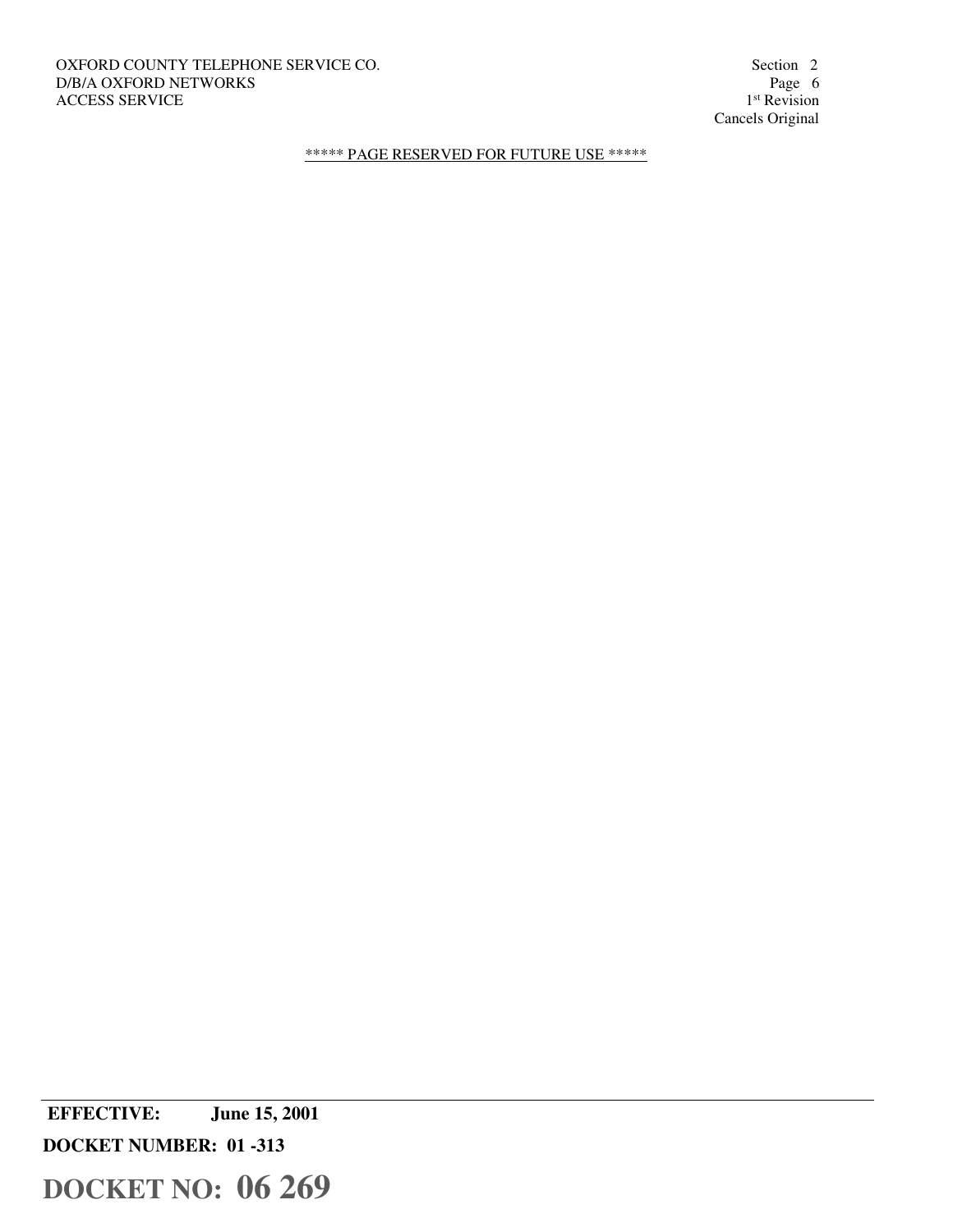### OXFORD COUNTY TELEPHONE SERVICE CO. Section 2<br>D/B/A OXFORD NETWORKS Page 7 D/B/A OXFORD NETWORKS ACCESS SERVICE

1<sup>st</sup> Revision Cancels Original

\*\*\*\*\* PAGE RESERVED FOR FUTURE USE \*\*\*\*\*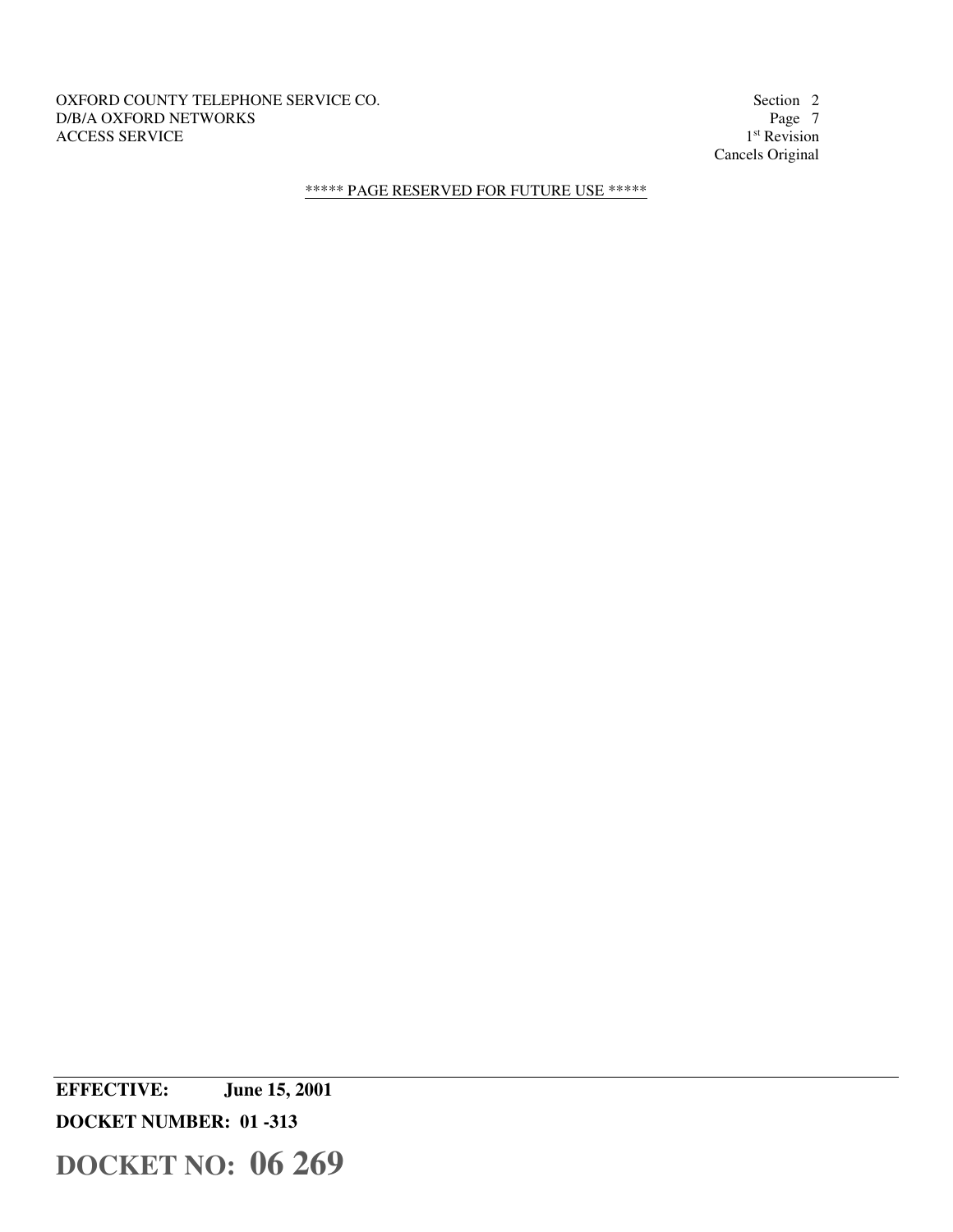OXFORD COUNTY TELEPHONE SERVICE CO. Section 2 D/B/A OXFORD NETWORKS Page 8 ACCESS SERVICE

1<sup>st</sup> Revision Cancels Original

\*\*\*\*\* PAGE RESERVED FOR FUTURE USE \*\*\*\*\*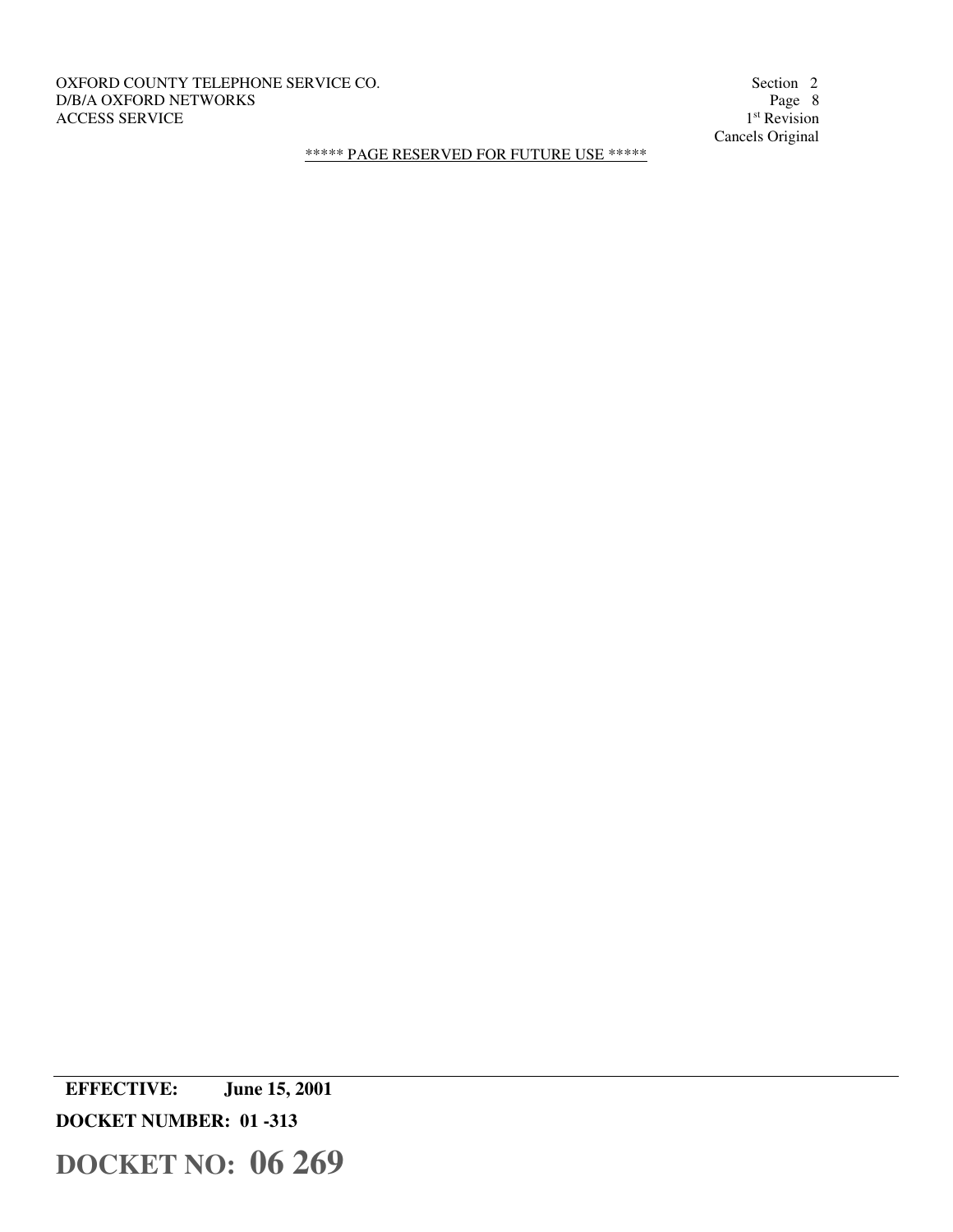OXFORD COUNTY TELEPHONE SERVICE CO. Section 2<br>D/B/A OXFORD NETWORKS Page 9 D/B/A OXFORD NETWORKS ACCESS SERVICE

1<sup>st</sup> Revision Cancels Original

\*\*\*\*\* PAGE RESERVED FOR FUTURE USE \*\*\*\*\*

 **EFFECTIVE: June 15, 2001** 

**DOCKET NUMBER: 01 -313**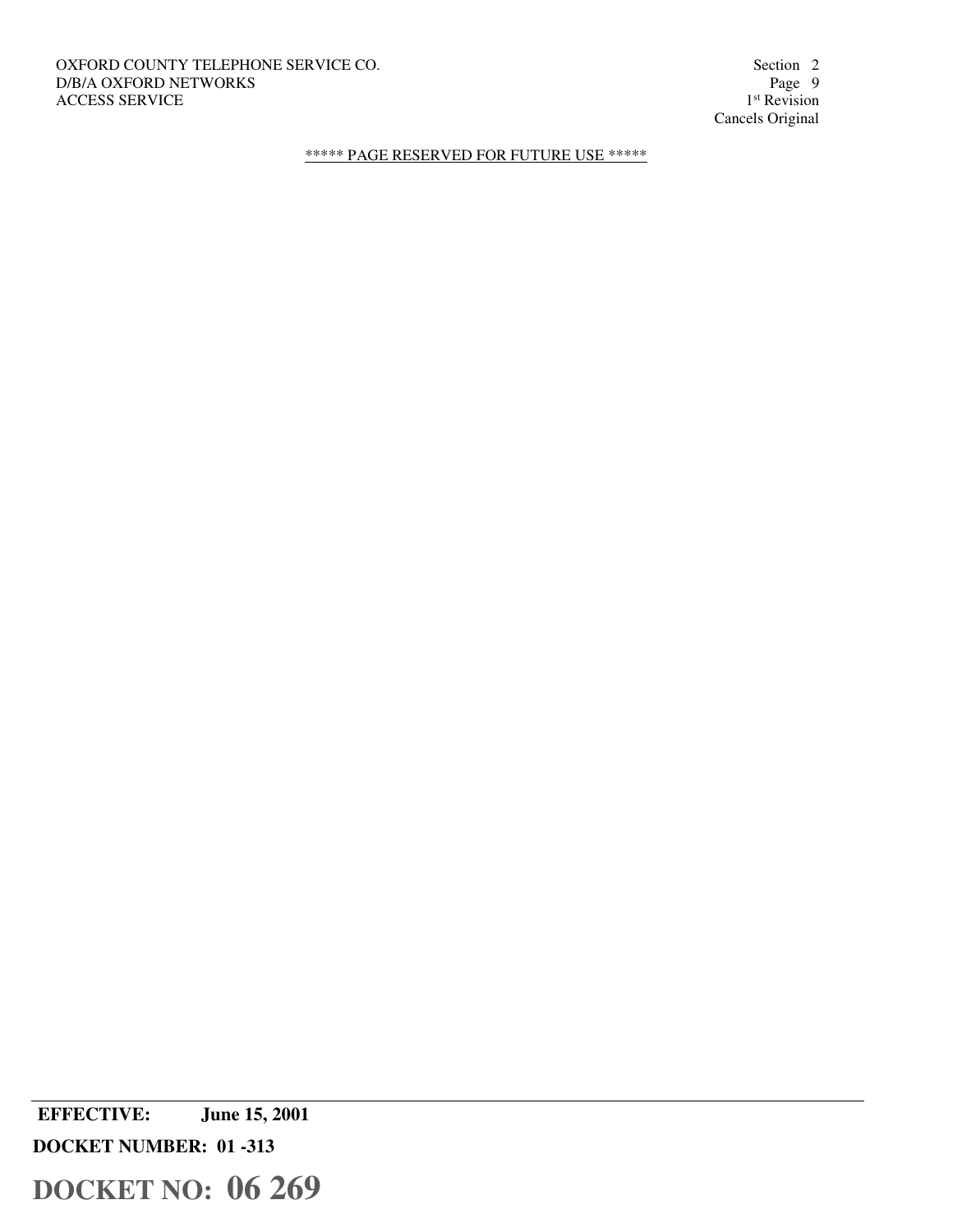# OXFORD COUNTY TELEPHONE SERVICE CO. Section 2 Section 2 D/B/A OXFORD NETWORKS Page 10 D/B/A OXFORD NETWORKS Page 10<br>ACCESS SERVICE 1sst Revision ACCESS SERVICE

Cancels Original

\*\*\*\*\* PAGE RESERVED FOR FUTURE USE \*\*\*\*\*

 **EFFECTIVE: June 15, 2001** 

**DOCKET NUMBER: 01 -313**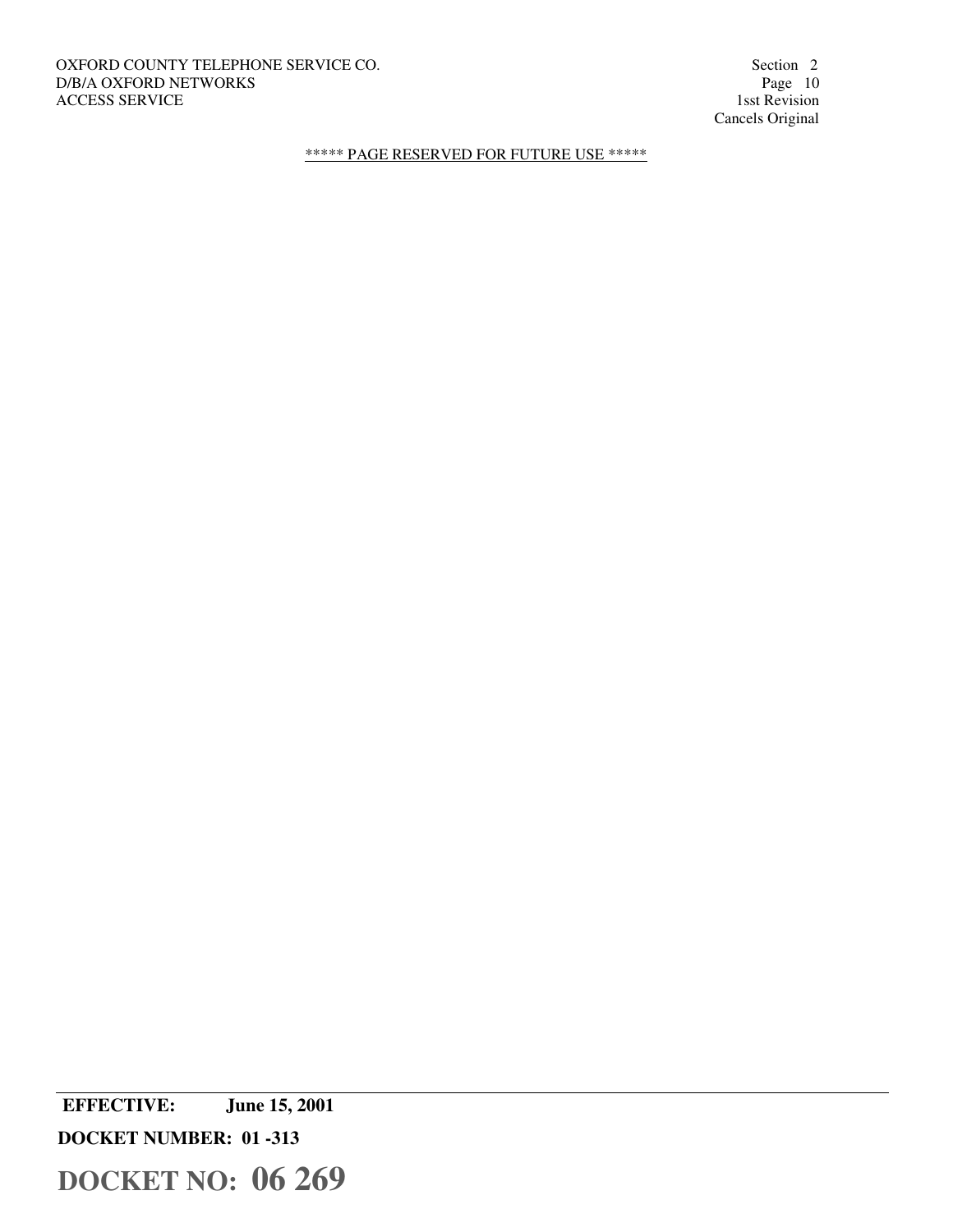OXFORD COUNTY TELEPHONE SERVICE CO. Section 2 D/B/A OXFORD NETWORKS Page 11 ACCESS SERVICE

1<sup>st</sup> Revision Cancels Original

\*\*\*\*\* PAGE RESERVED FOR FUTURE USE \*\*\*\*\*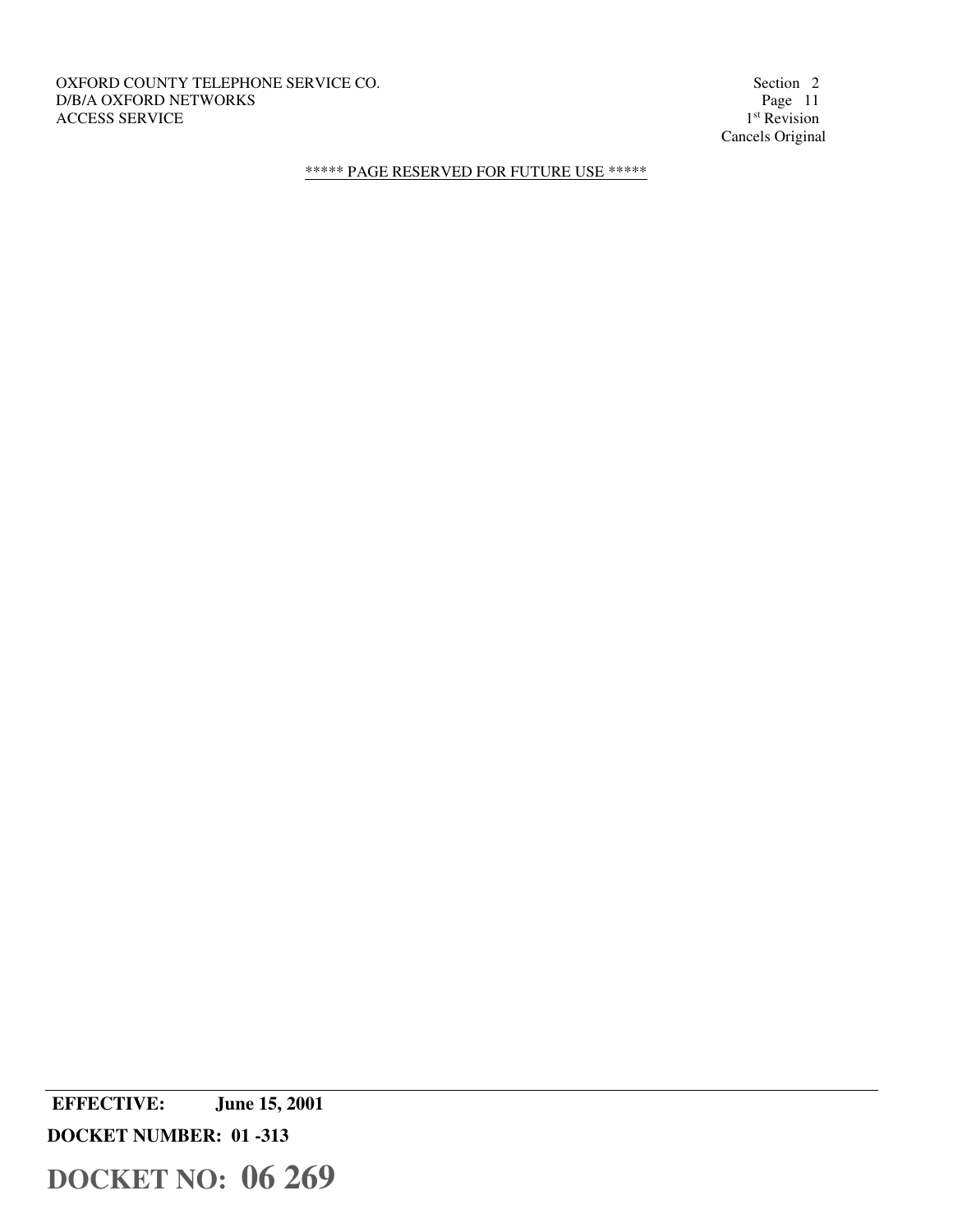OXFORD COUNTY TELEPHONE SERVICE CO. Section 2 Section 2 D/B/A OXFORD NETWORKS Page 12 D/B/A OXFORD NETWORKS ACCESS SERVICE

1<sup>st</sup> Revision Cancels Original

\*\*\*\*\* PAGE RESERVED FOR FUTURE USE \*\*\*\*\*

 **EFFECTIVE: June 15, 2001 DOCKET NUMBER: 01 -313**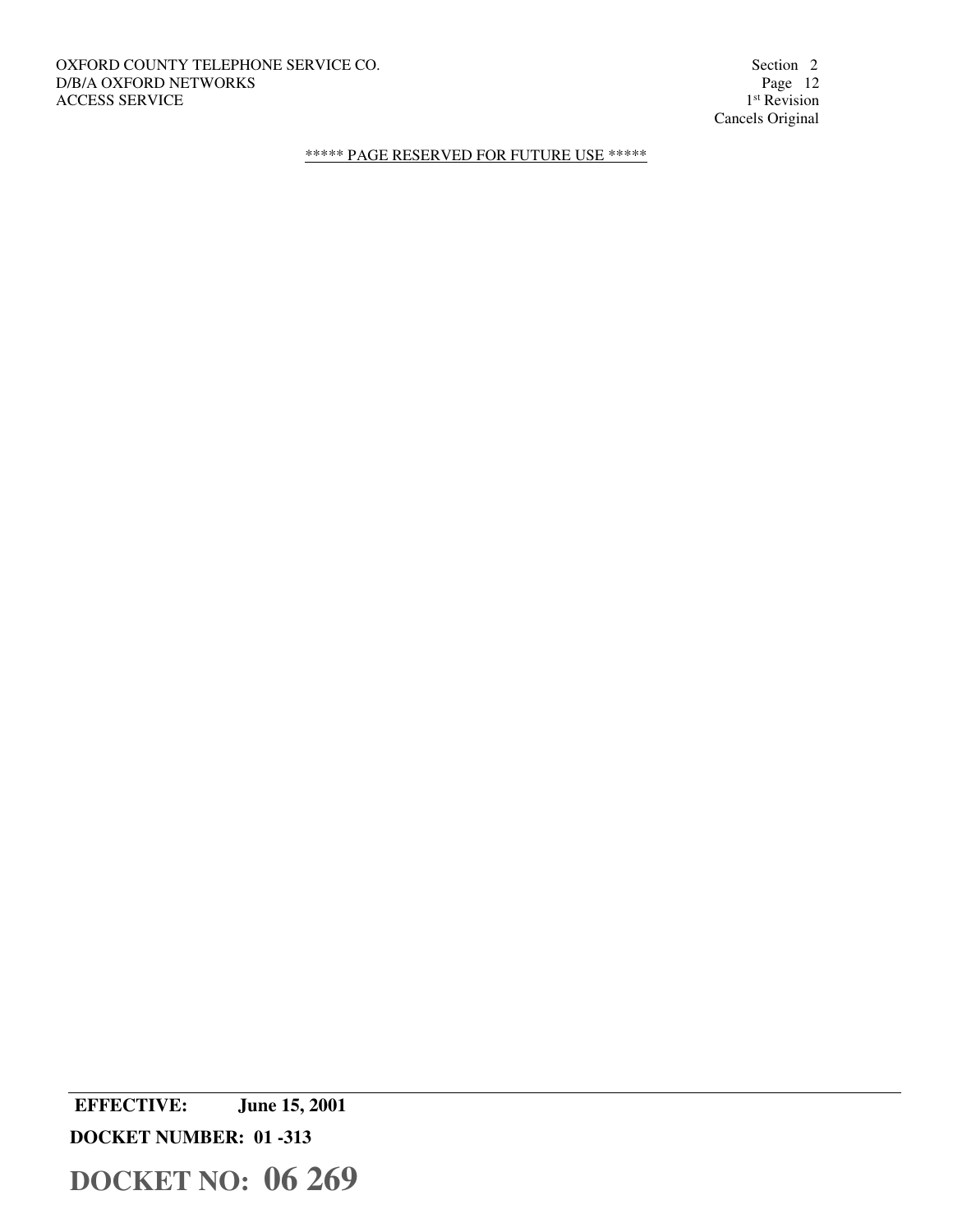1<sup>st</sup> Revision Cancels Original

\*\*\*\*\* PAGE RESERVED FOR FUTURE USE \*\*\*\*\*

 **EFFECTIVE: June 15, 2001 DOCKET NUMBER: 01 -313**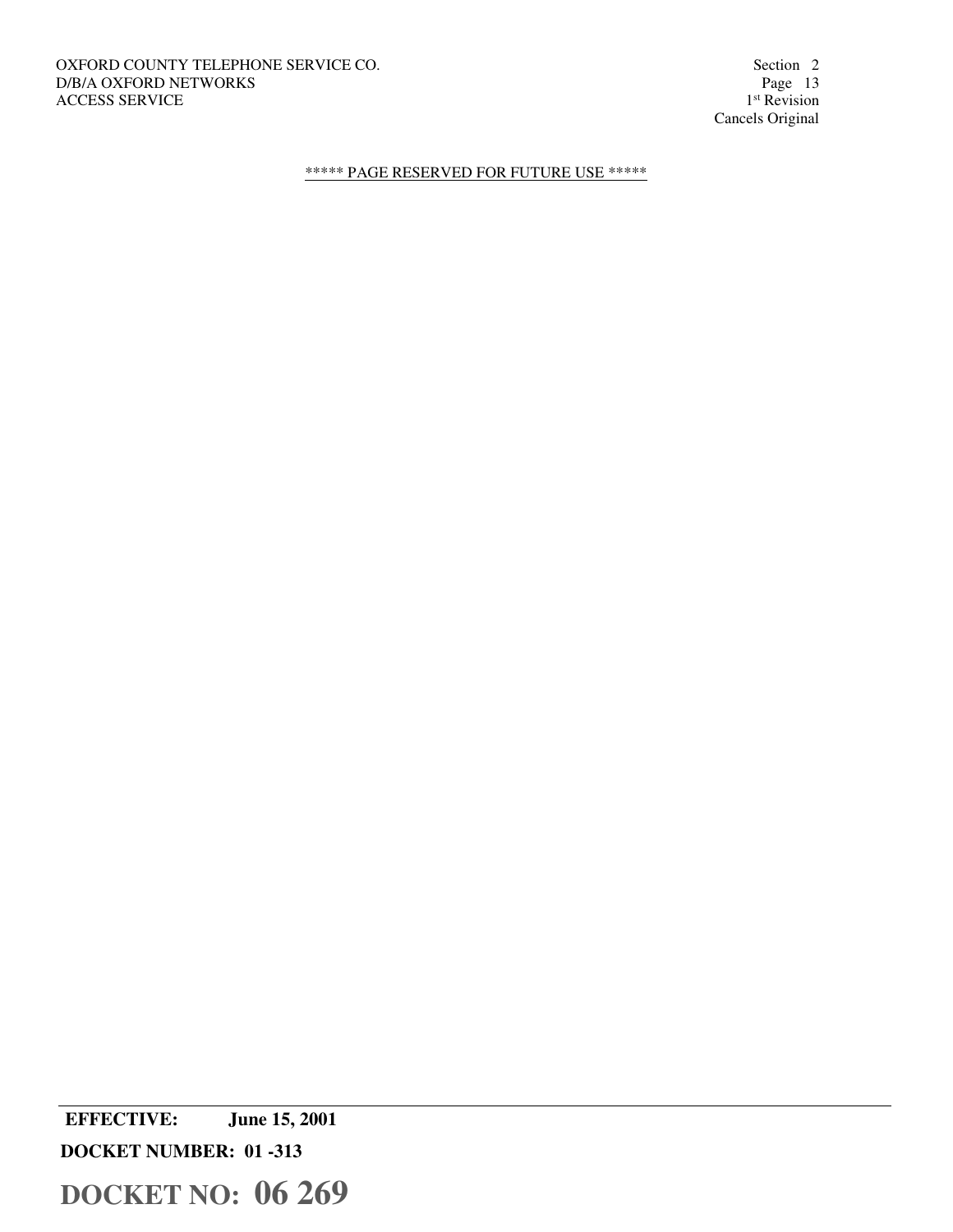OXFORD COUNTY TELEPHONE SERVICE CO. Section 2 Section 2 D/B/A OXFORD NETWORKS Page 14 D/B/A OXFORD NETWORKS ACCESS SERVICE

1<sup>st</sup> Revision Cancels Original

\*\*\*\*\* PAGE RESERVED FOR FUTURE USE \*\*\*\*\*

 **EFFECTIVE: June 15, 2001** 

**DOCKET NUMBER: 01 -313**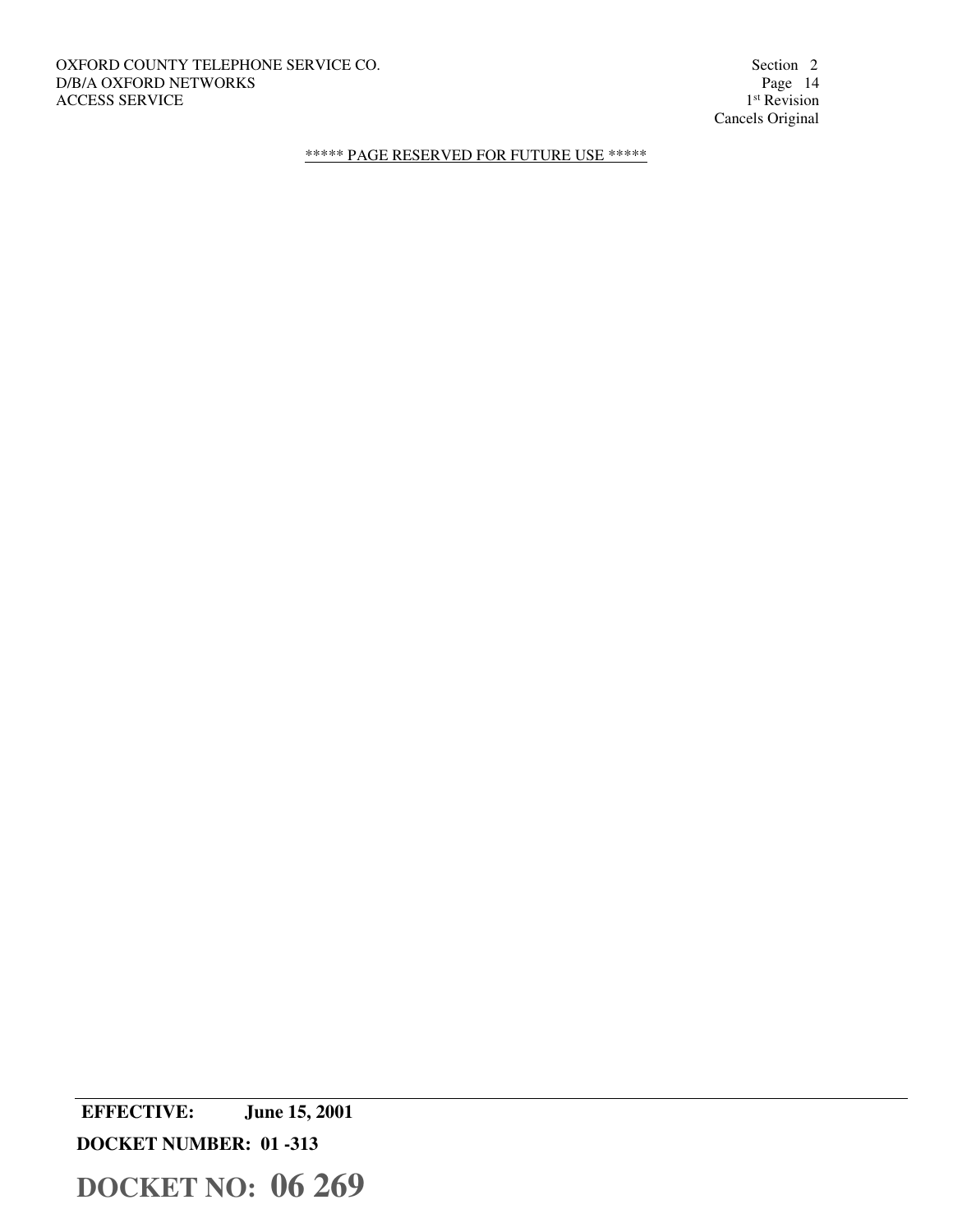OXFORD COUNTY TELEPHONE SERVICE CO. Section 2 Section 2 D/B/A OXFORD NETWORKS Page 15 D/B/A OXFORD NETWORKS ACCESS SERVICE

1<sup>st</sup> Revision Cancels Original

\*\*\*\*\* PAGE RESERVED FOR FUTURE USE \*\*\*\*\*

 **EFFECTIVE: June 15, 2001** 

**DOCKET NUMBER: 01 -313**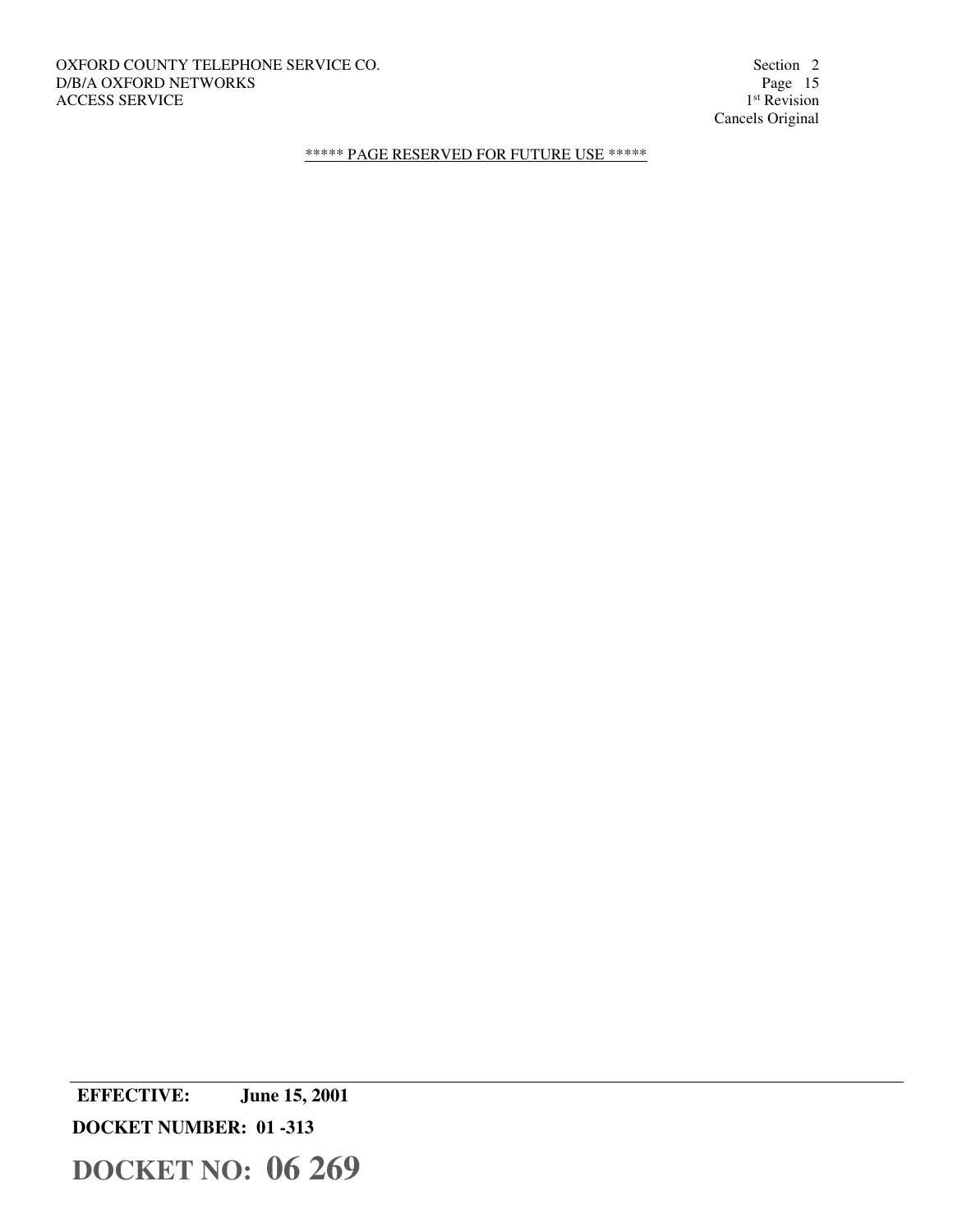OXFORD COUNTY TELEPHONE SERVICE CO. Section 2 Section 2 D/B/A OXFORD NETWORKS Page 16 D/B/A OXFORD NETWORKS ACCESS SERVICE

1<sup>st</sup> Revision Cancels Original

\*\*\*\*\* PAGE RESERVED FOR FUTURE USE \*\*\*\*\*

 **EFFECTIVE: June 15, 2001 DOCKET NUMBER: 01 -313**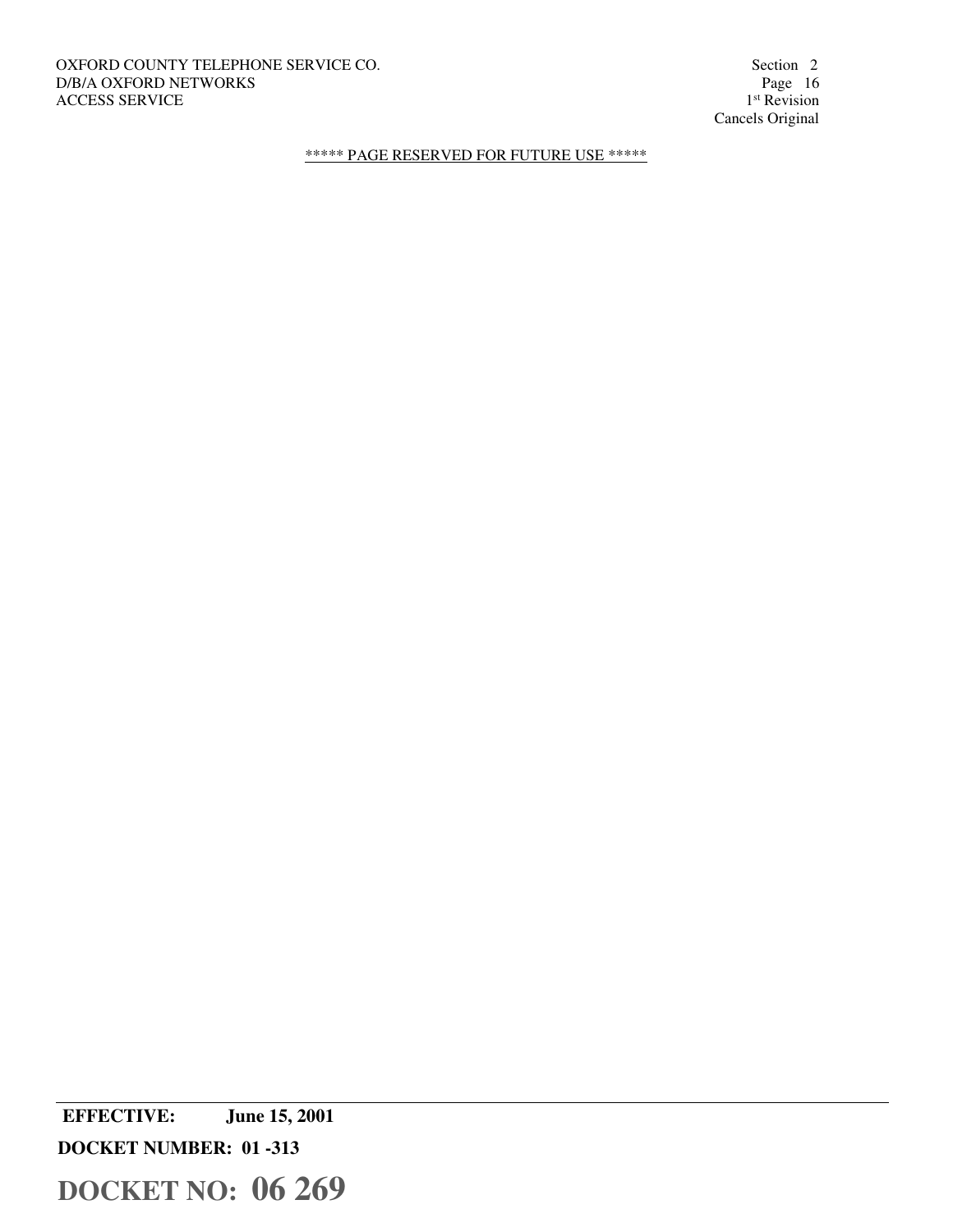# OXFORD COUNTY TELEPHONE SERVICE CO. Section 2 Section 2 D/B/A OXFORD NETWORKS Page 17 D/B/A OXFORD NETWORKS ACCESS SERVICE

1<sup>st</sup> Revision Cancels Original

\*\*\*\*\* PAGE RESERVED FOR FUTURE USE \*\*\*\*\*

 **EFFECTIVE: June 15, 2001 DOCKET NUMBER: 01 -313**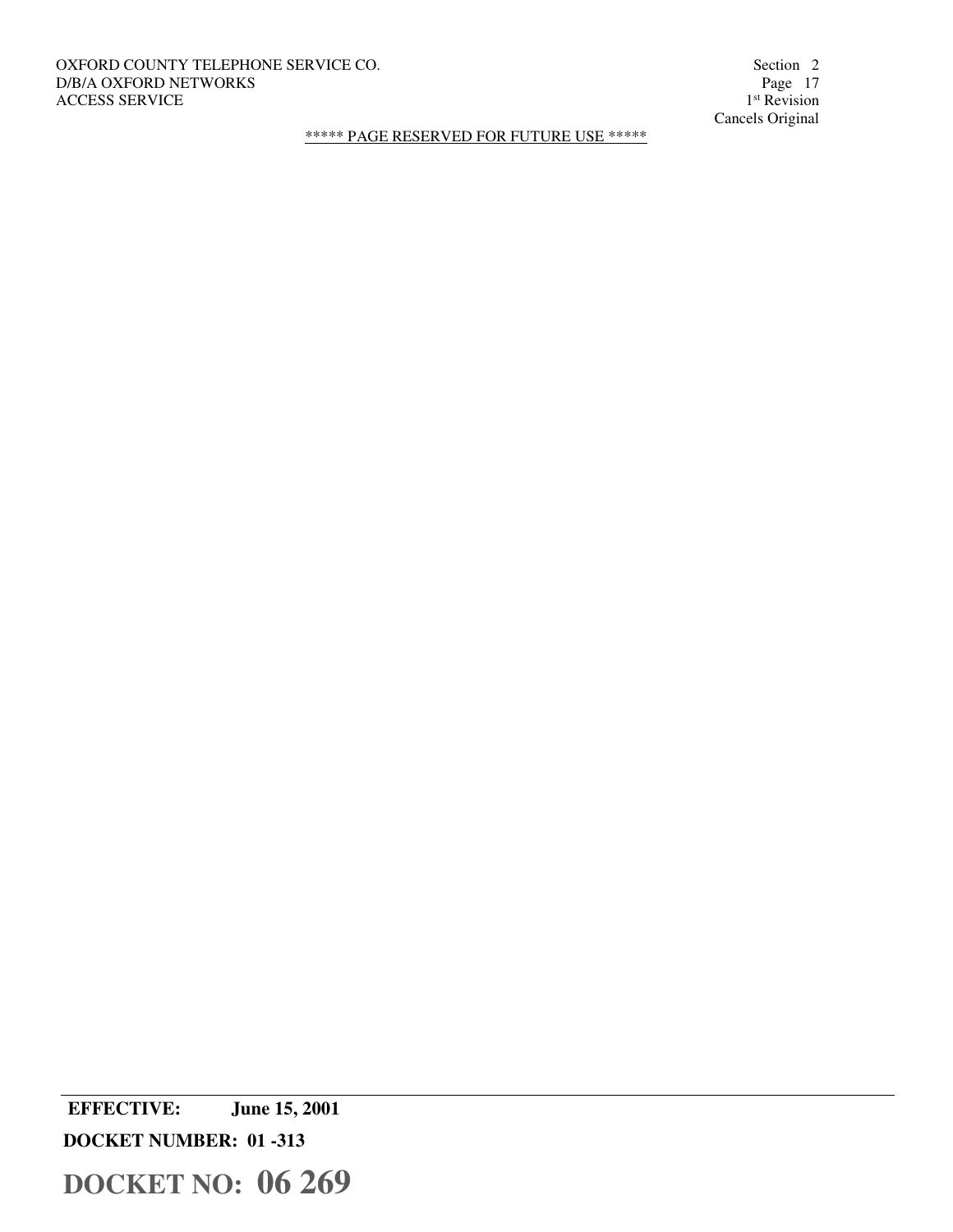OXFORD COUNTY TELEPHONE SERVICE CO. Section 2 Section 2 D/B/A OXFORD NETWORKS Page 18 D/B/A OXFORD NETWORKS ACCESS SERVICE

1<sup>st</sup> Revision Cancels Original

\*\*\*\*\* PAGE RESERVED FOR FUTURE USE \*\*\*\*\*

 **EFFECTIVE: June 15, 2001** 

**DOCKET NUMBER: 01 -313**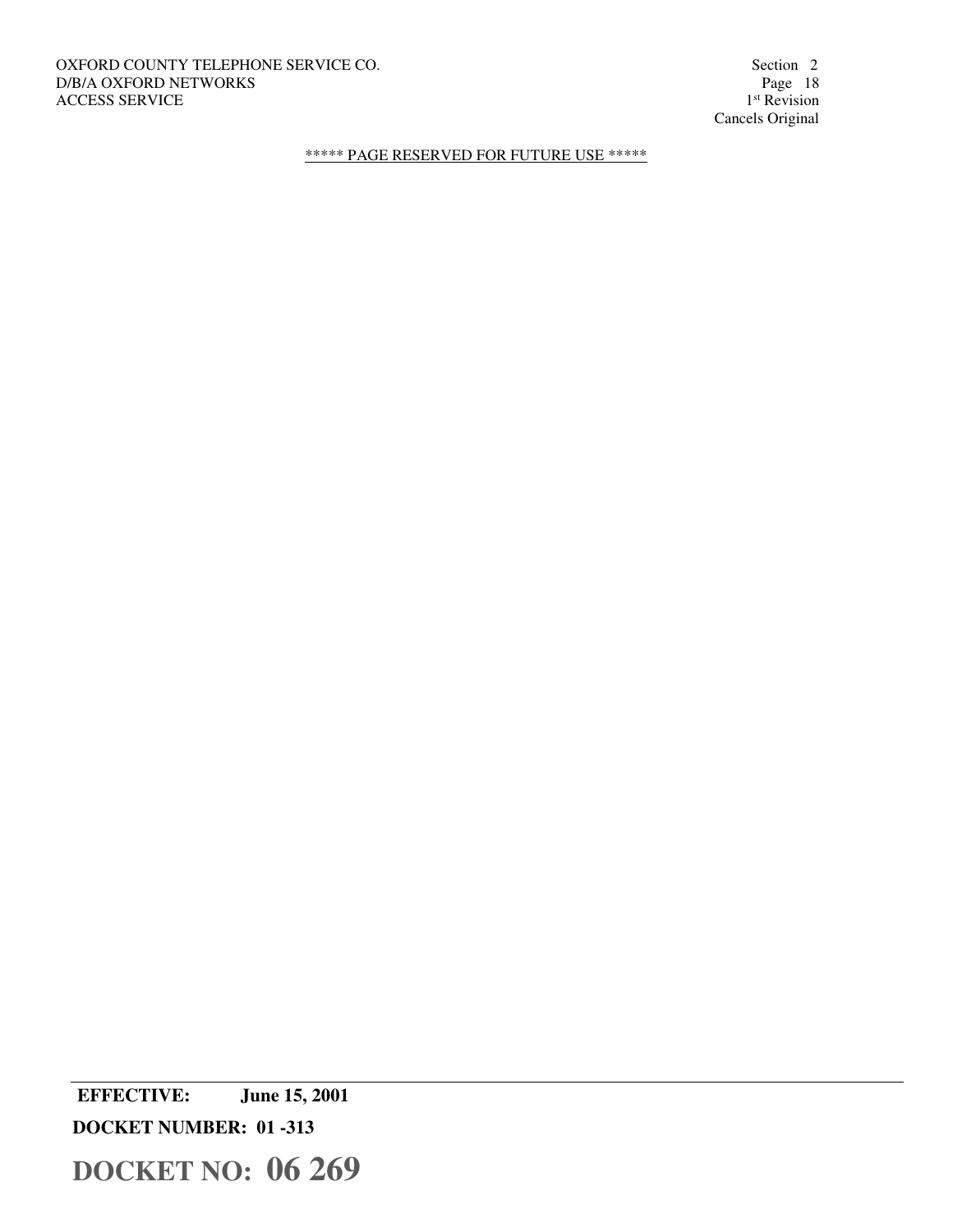OXFORD COUNTY TELEPHONE SERVICE CO. Section 2 Section 2 D/B/A OXFORD NETWORKS Page 19 D/B/A OXFORD NETWORKS ACCESS SERVICE

1<sup>st</sup> Revision Cancels Original

\*\*\*\*\* PAGE RESERVED FOR FUTURE USE \*\*\*\*\*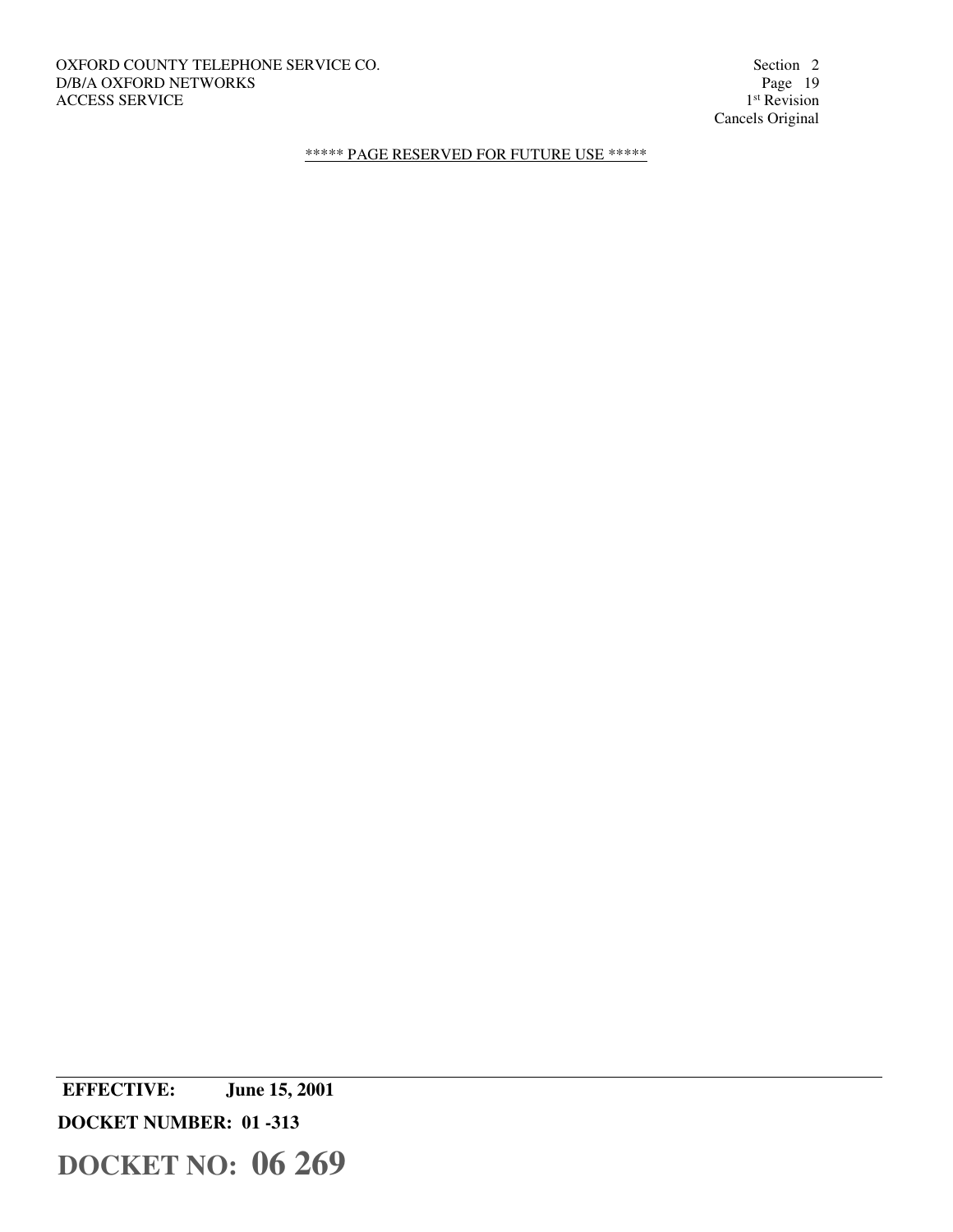# OXFORD COUNTY TELEPHONE SERVICE CO. Section 2 Section 2 D/B/A OXFORD NETWORKS Page 20 D/B/A OXFORD NETWORKS Page 20<br>ACCESS SERVICE 1sst Revision ACCESS SERVICE

Cancels Original

\*\*\*\*\* PAGE RESERVED FOR FUTURE USE \*\*\*\*\*

 **EFFECTIVE: June 15, 2001 DOCKET NUMBER: 01 -313**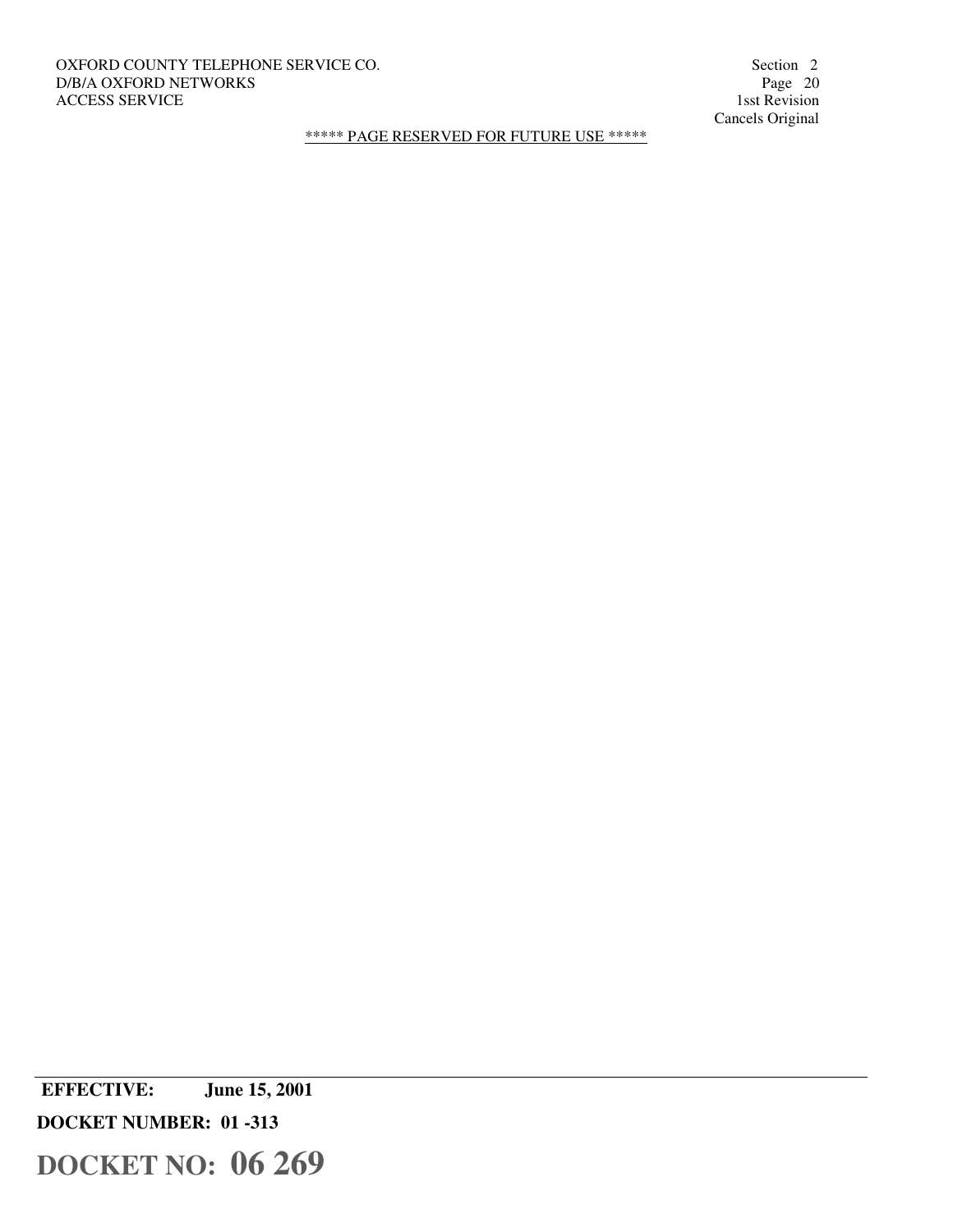# OXFORD COUNTY TELEPHONE SERVICE CO. Section 2 Section 2 D/B/A OXFORD NETWORKS Page 21 D/B/A OXFORD NETWORKS ACCESS SERVICE

1<sup>st</sup> Revision Cancels Original

\*\*\*\*\* PAGE RESERVED FOR FUTURE USE \*\*\*\*\*

 **EFFECTIVE: June 15, 2001 DOCKET NUMBER: 01 -313**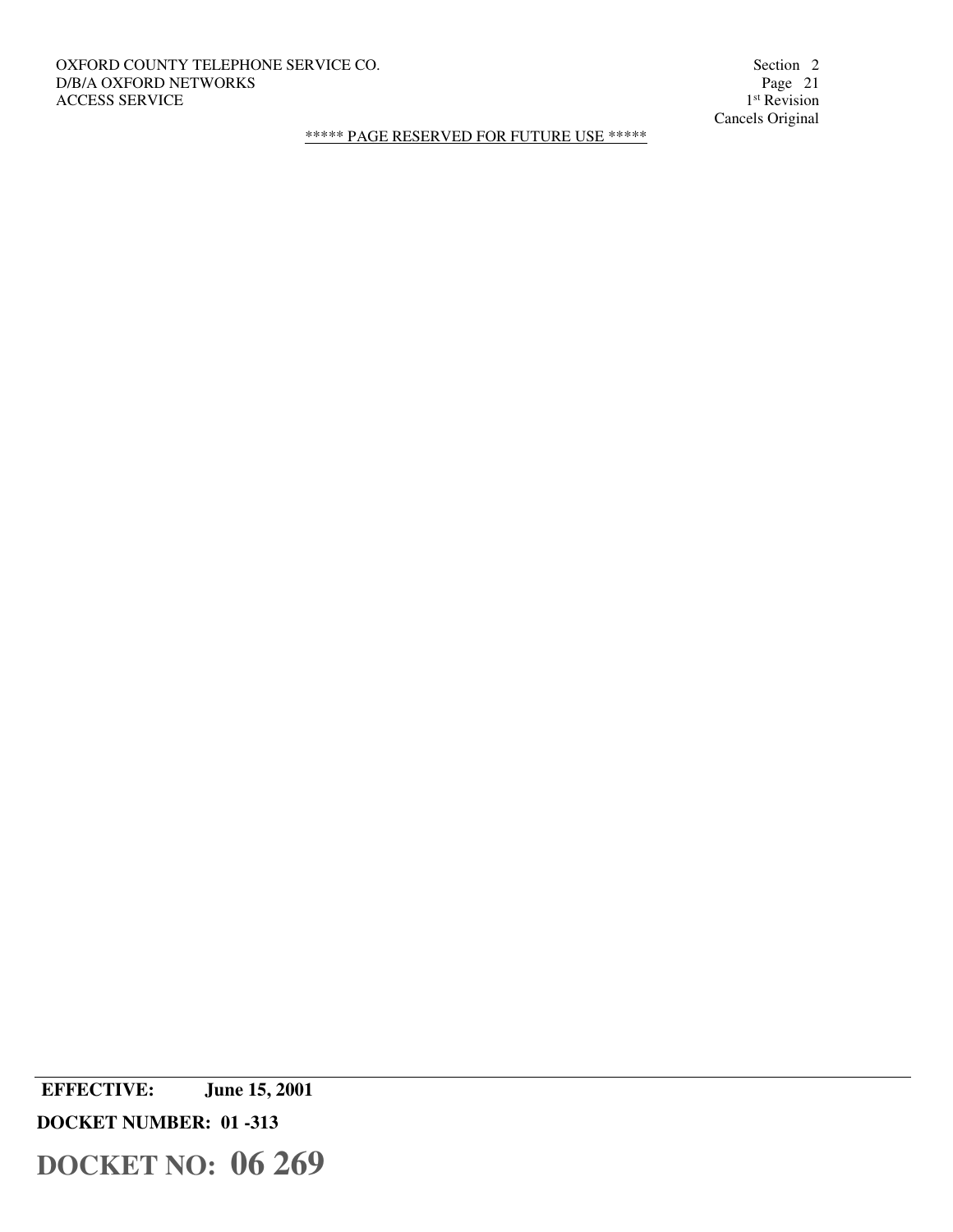OXFORD COUNTY TELEPHONE SERVICE CO. Section 2 D/B/A OXFORD NETWORKS Page 22 ACCESS SERVICE

1<sup>st</sup> Revision Cancels Original

\*\*\*\*\* PAGE RESERVED FOR FUTURE USE \*\*\*\*\*

 **EFFECTIVE: June 15, 2001** 

**DOCKET NUMBER: 01 -313**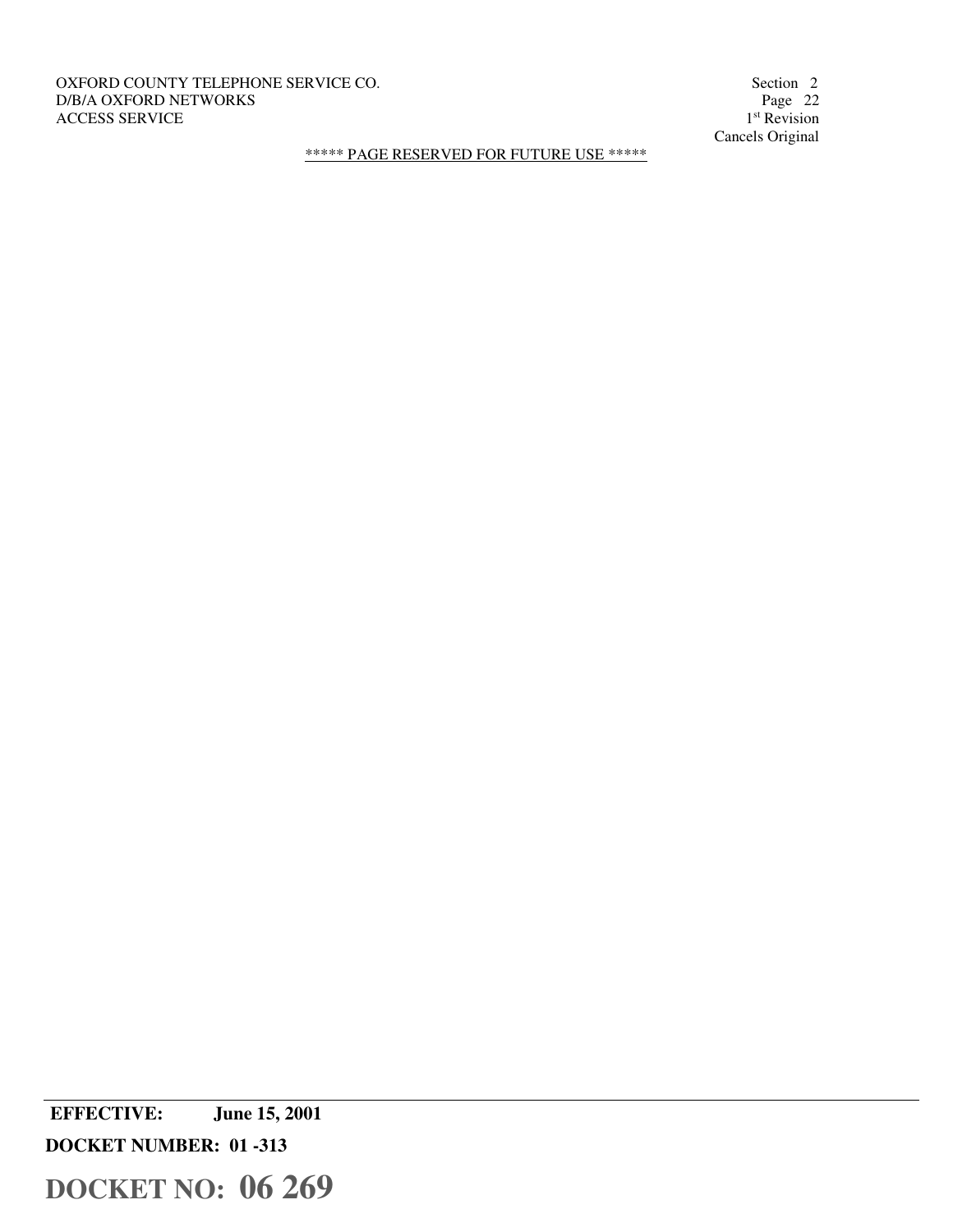# OXFORD COUNTY TELEPHONE SERVICE CO. Section 2 Section 2 D/B/A OXFORD NETWORKS Page 23 D/B/A OXFORD NETWORKS ACCESS SERVICE

1<sup>st</sup> Revision Cancels Original

\*\*\*\*\* PAGE RESERVED FOR FUTURE USE \*\*\*\*\*

 **EFFECTIVE: June 15, 2001** 

**DOCKET NUMBER: 01 -313**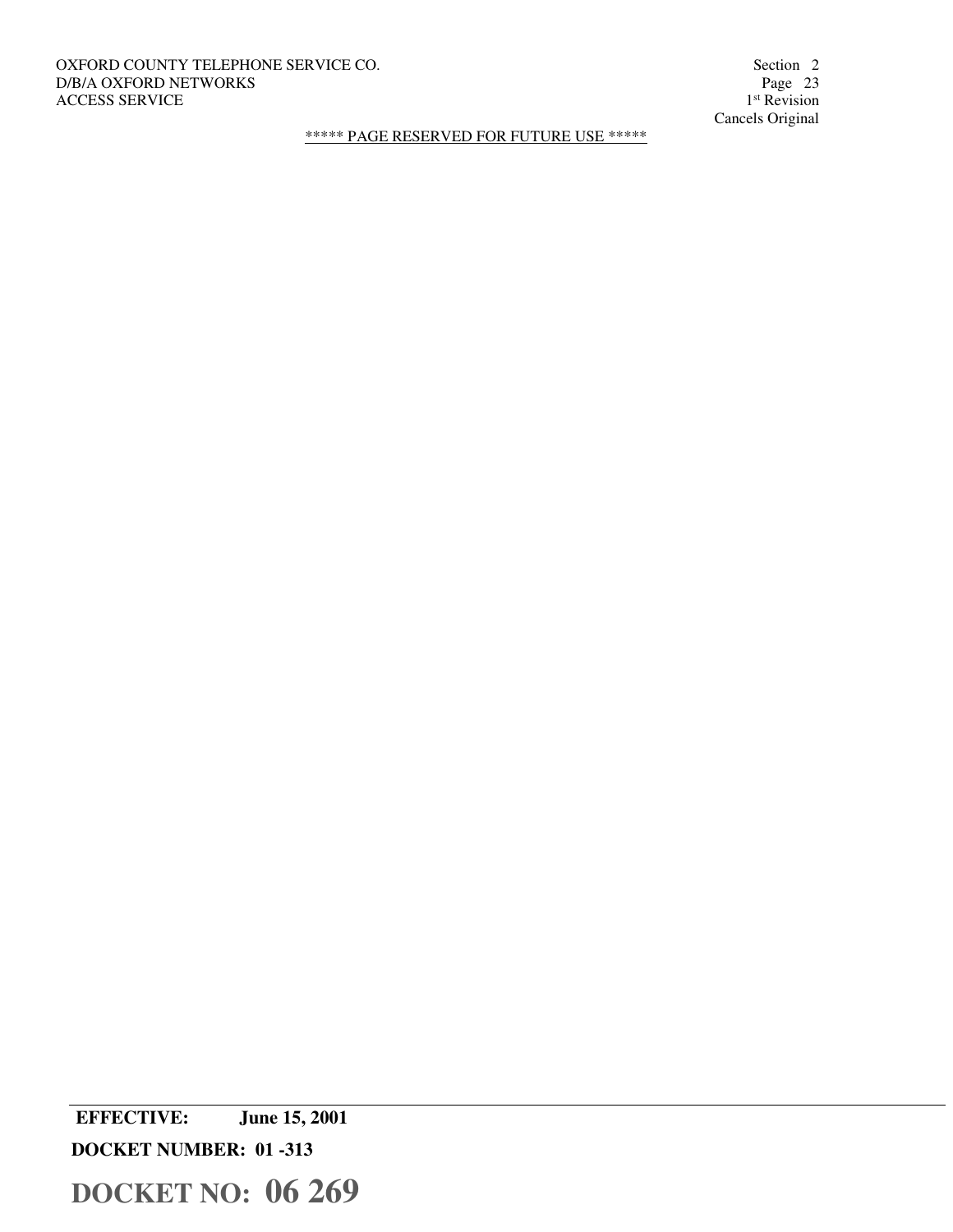# OXFORD COUNTY TELEPHONE SERVICE CO. Section 2 Section 2 D/B/A OXFORD NETWORKS Page 24 D/B/A OXFORD NETWORKS ACCESS SERVICE

1<sup>st</sup> Revisionl Cancels Original

\*\*\*\*\* PAGE RESERVED FOR FUTURE USE \*\*\*\*\*

 **EFFECTIVE: June 15, 2001 DOCKET NUMBER: 01 -313**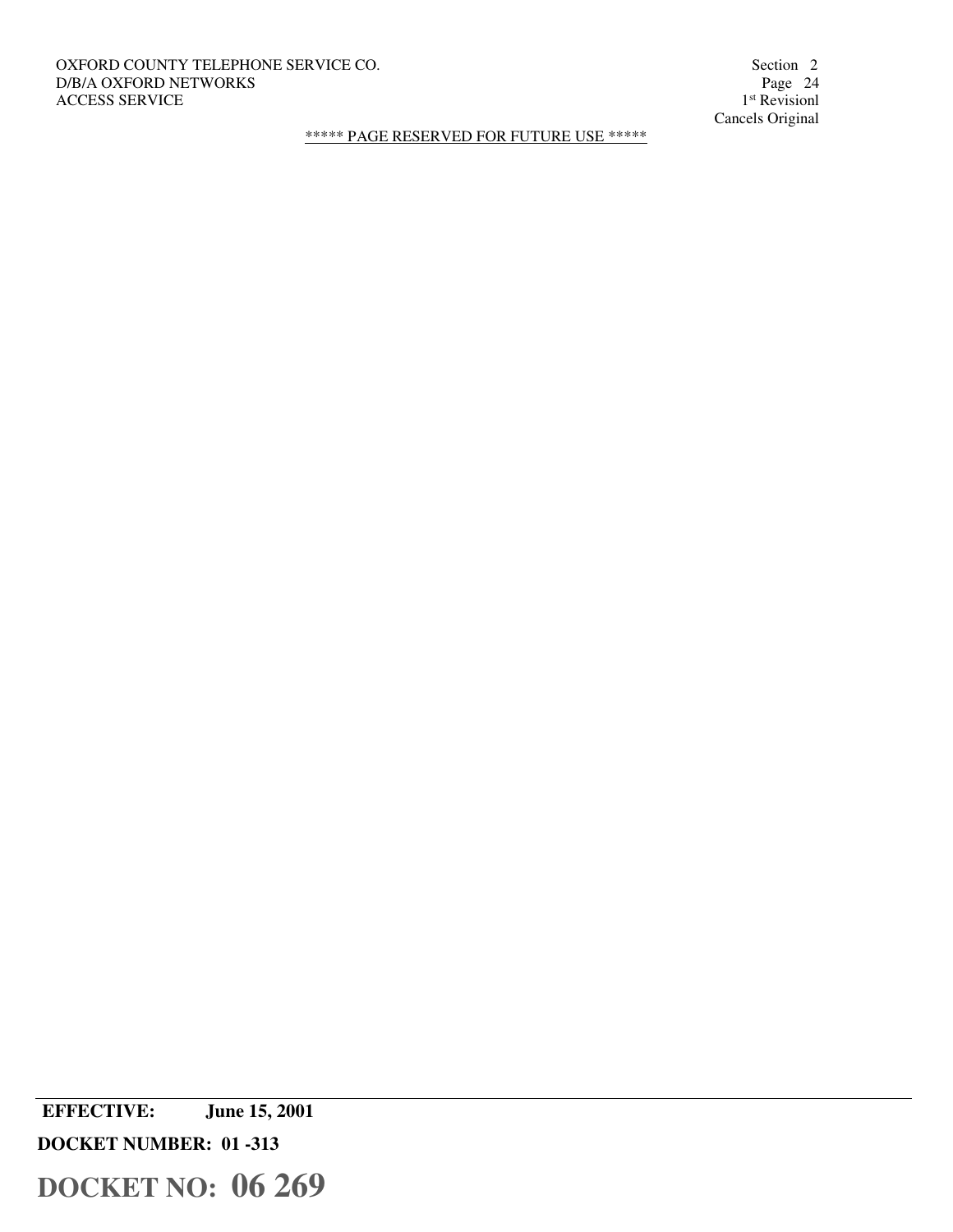# OXFORD COUNTY TELEPHONE SERVICE CO. Section 2 Section 2 D/B/A OXFORD NETWORKS Page 25 D/B/A OXFORD NETWORKS ACCESS SERVICE

1<sup>st</sup> Revision Cancels Original

\*\*\*\*\* PAGE RESERVED FOR FUTURE USE \*\*\*\*\*

 **EFFECTIVE: June 15, 2001 DOCKET NUMBER: 01 -313**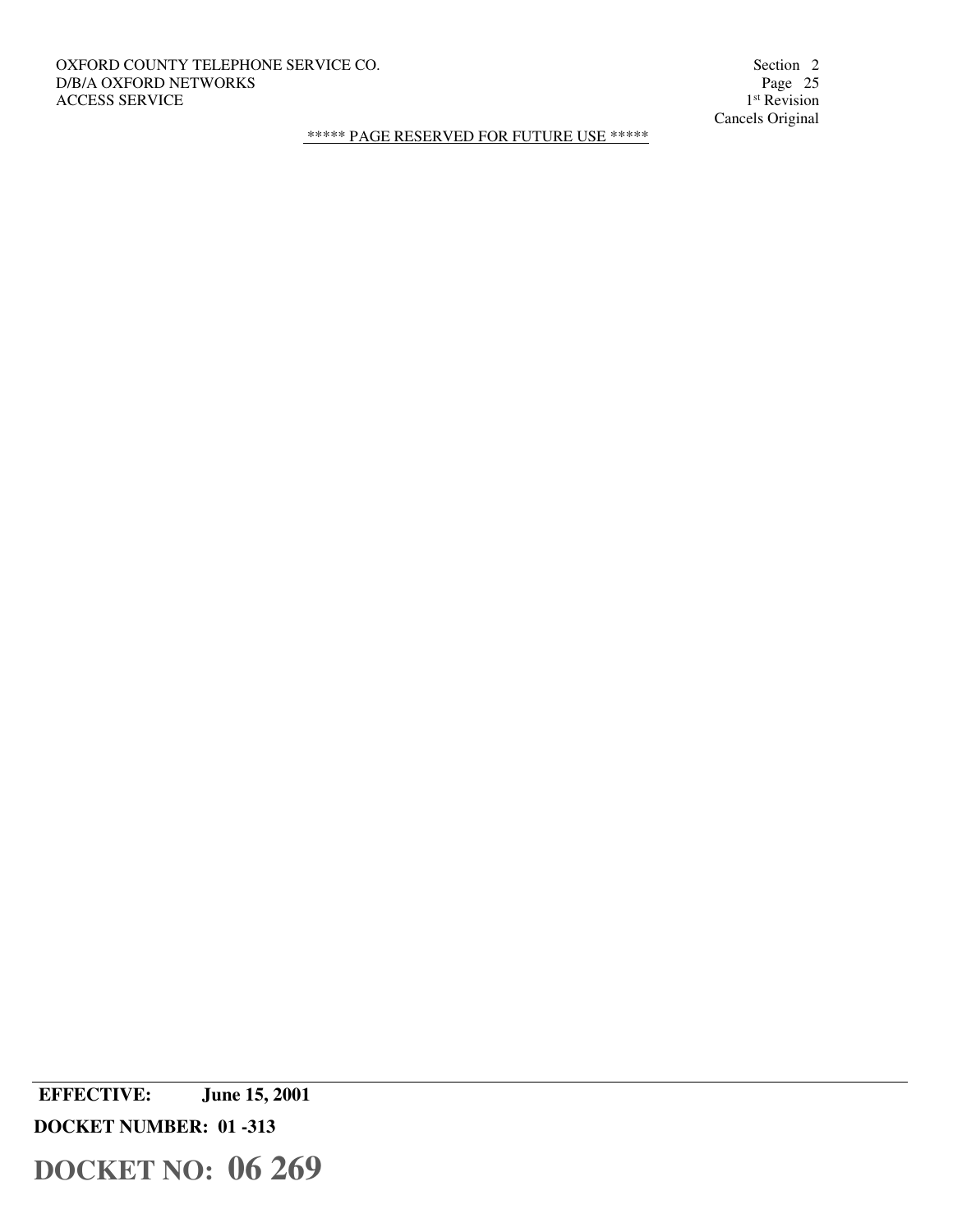OXFORD COUNTY TELEPHONE SERVICE CO. Section 2 Section 2 D/B/A OXFORD NETWORKS Page 26 D/B/A OXFORD NETWORKS ACCESS SERVICE

1<sup>st</sup> Revision Cancels Original

\*\*\*\*\* PAGE RESERVED FOR FUTURE USE \*\*\*\*\*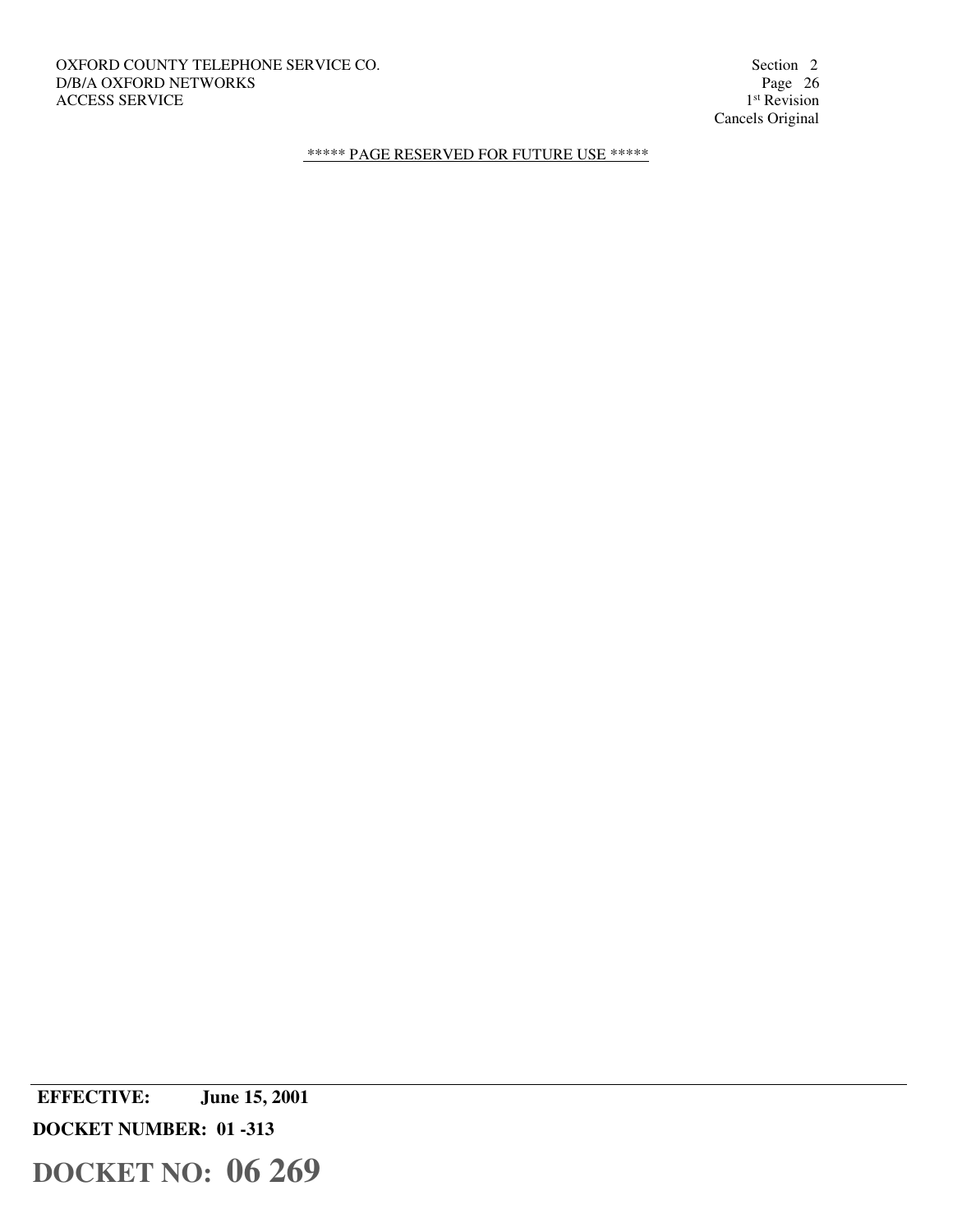OXFORD COUNTY TELEPHONE SERVICE CO. Section 2 Section 2 Section 2 Section 2 Section 2 Page 27 D/B/A OXFORD NETWORKS ACCESS SERVICE

1<sup>st</sup> Revision Cancels Otiginal

\*\*\*\*\* PAGE RESERVED FOR FUTURE USE \*\*\*\*\*

 **EFFECTIVE: June 15, 2001 DOCKET NUMBER: 01 -313**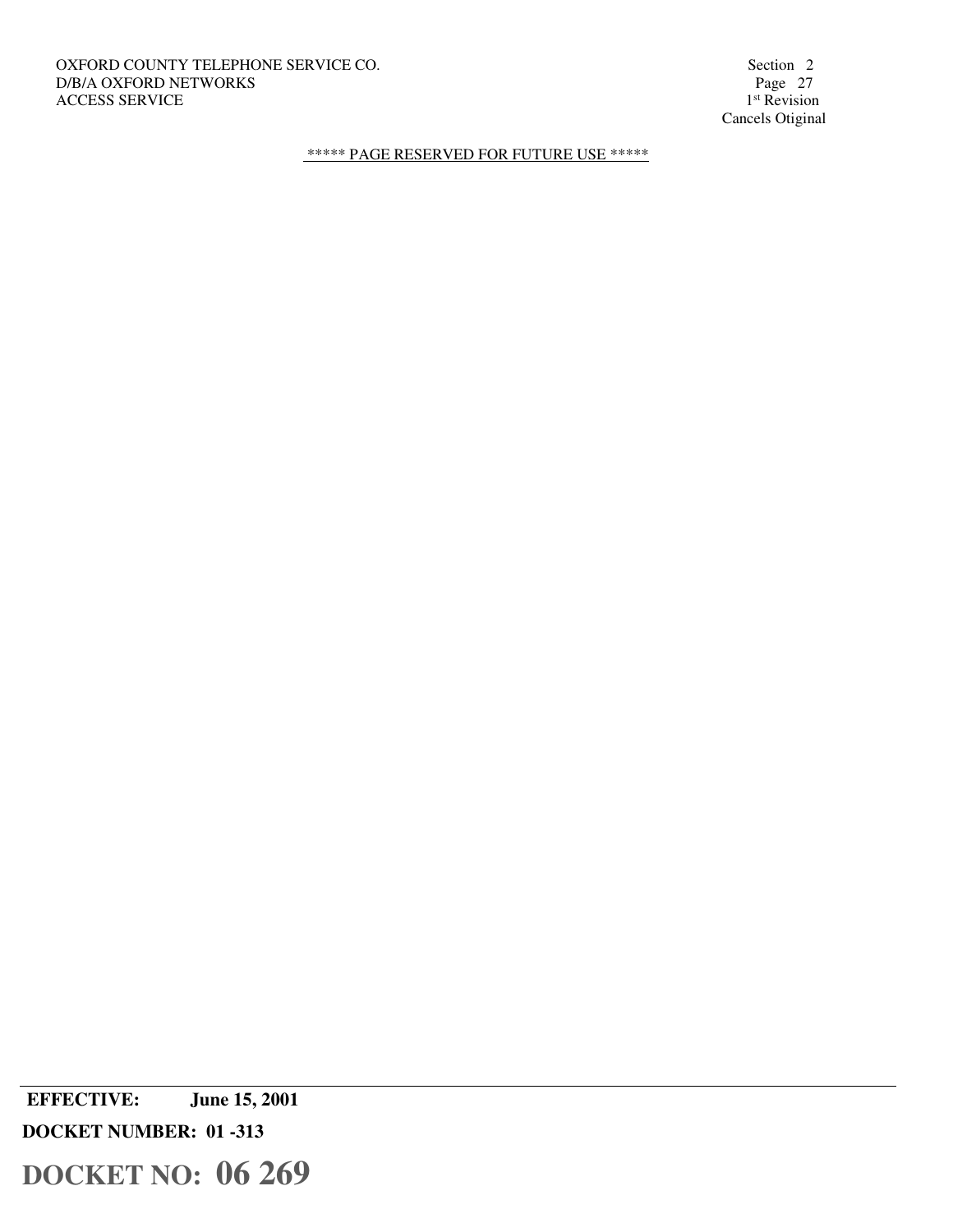OXFORD COUNTY TELEPHONE SERVICE CO. Section 2 Section 2 D/B/A OXFORD NETWORKS Page 28 D/B/A OXFORD NETWORKS ACCESS SERVICE

1<sup>st</sup> Revision Cancels Original

\*\*\*\*\* PAGE RESERVED FOR FUTURE USE \*\*\*\*\*

 **EFFECTIVE: June 15, 2001 DOCKET NUMBER: 01 -313**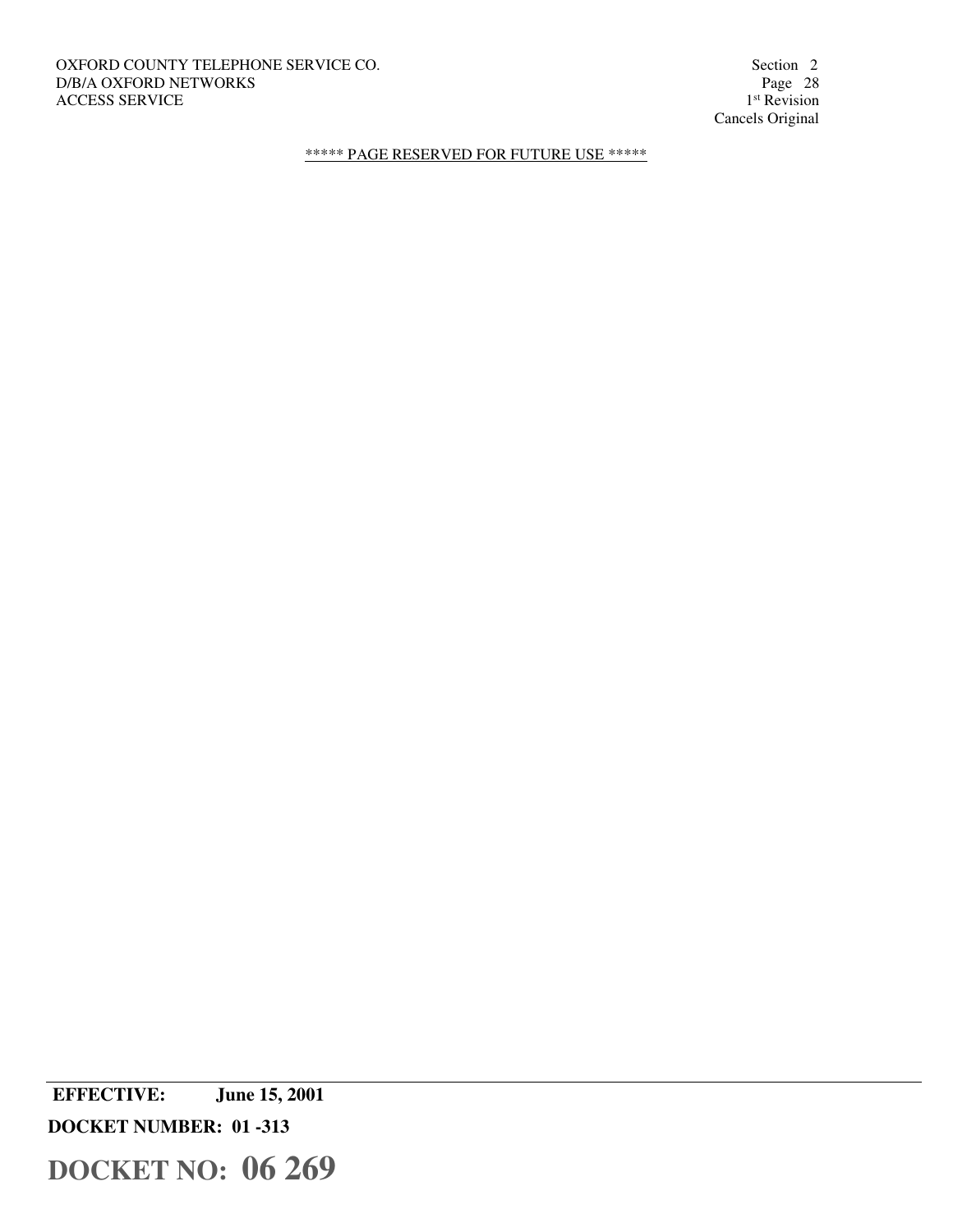# OXFORD COUNTY TELEPHONE SERVICE CO. Section 2 Section 2 D/B/A OXFORD NETWORKS Page 29 D/B/A OXFORD NETWORKS ACCESS SERVICE

1<sup>st</sup> Revision Cancels Original

\*\*\*\*\* PAGE RESERVED FOR FUTURE USE \*\*\*\*\*

 **EFFECTIVE: June 15, 2001 DOCKET NUMBER: 01 -313**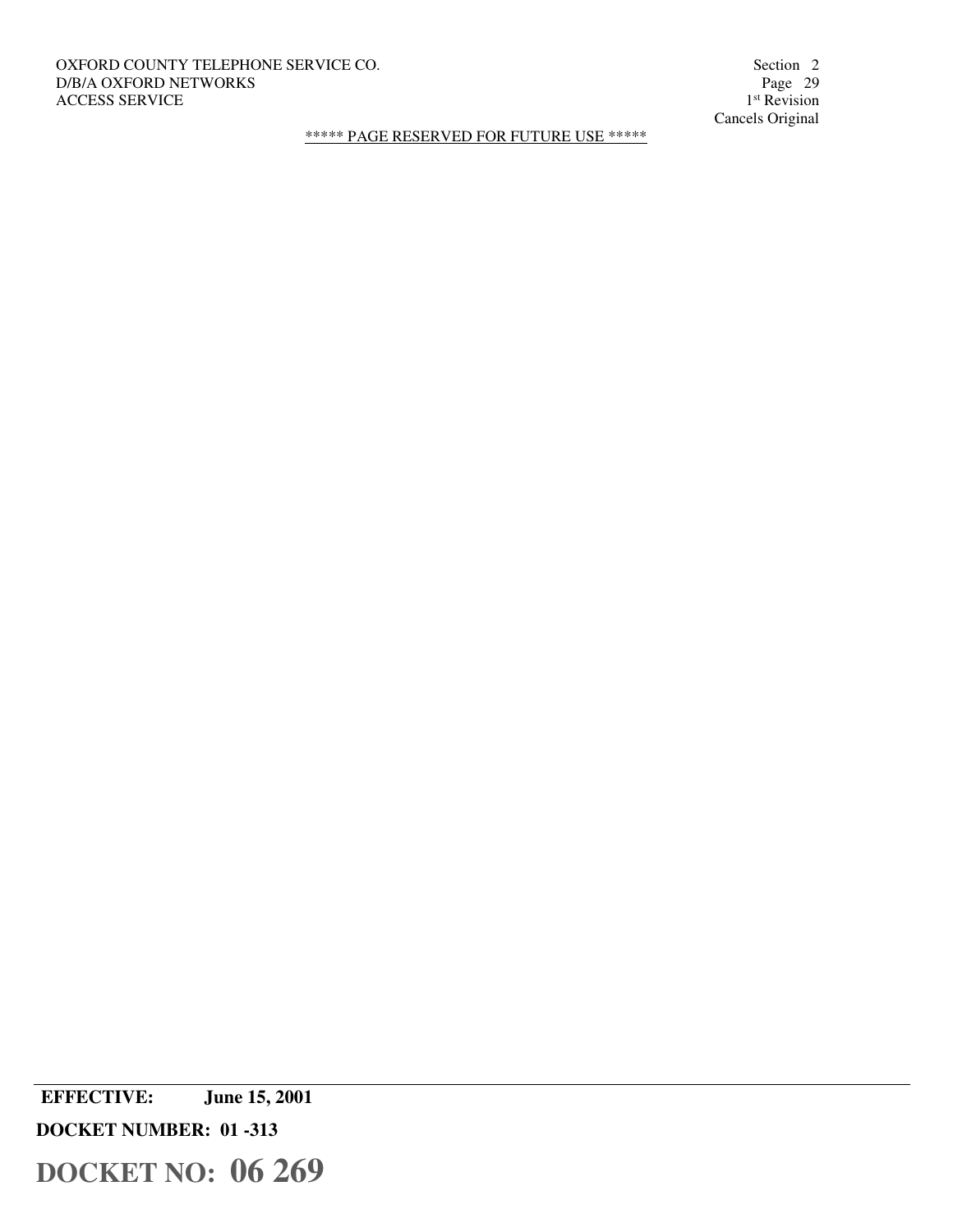# OXFORD COUNTY TELEPHONE SERVICE CO. Section 2 Section 2 D/B/A OXFORD NETWORKS Page 30 D/B/A OXFORD NETWORKS ACCESS SERVICE

1<sup>st</sup> Revision Cancels Original

\*\*\*\*\* PAGE RESERVED FOR FUTURE USE \*\*\*\*\*

 **EFFECTIVE: June 15, 2001 DOCKET NUMBER: 01 -313**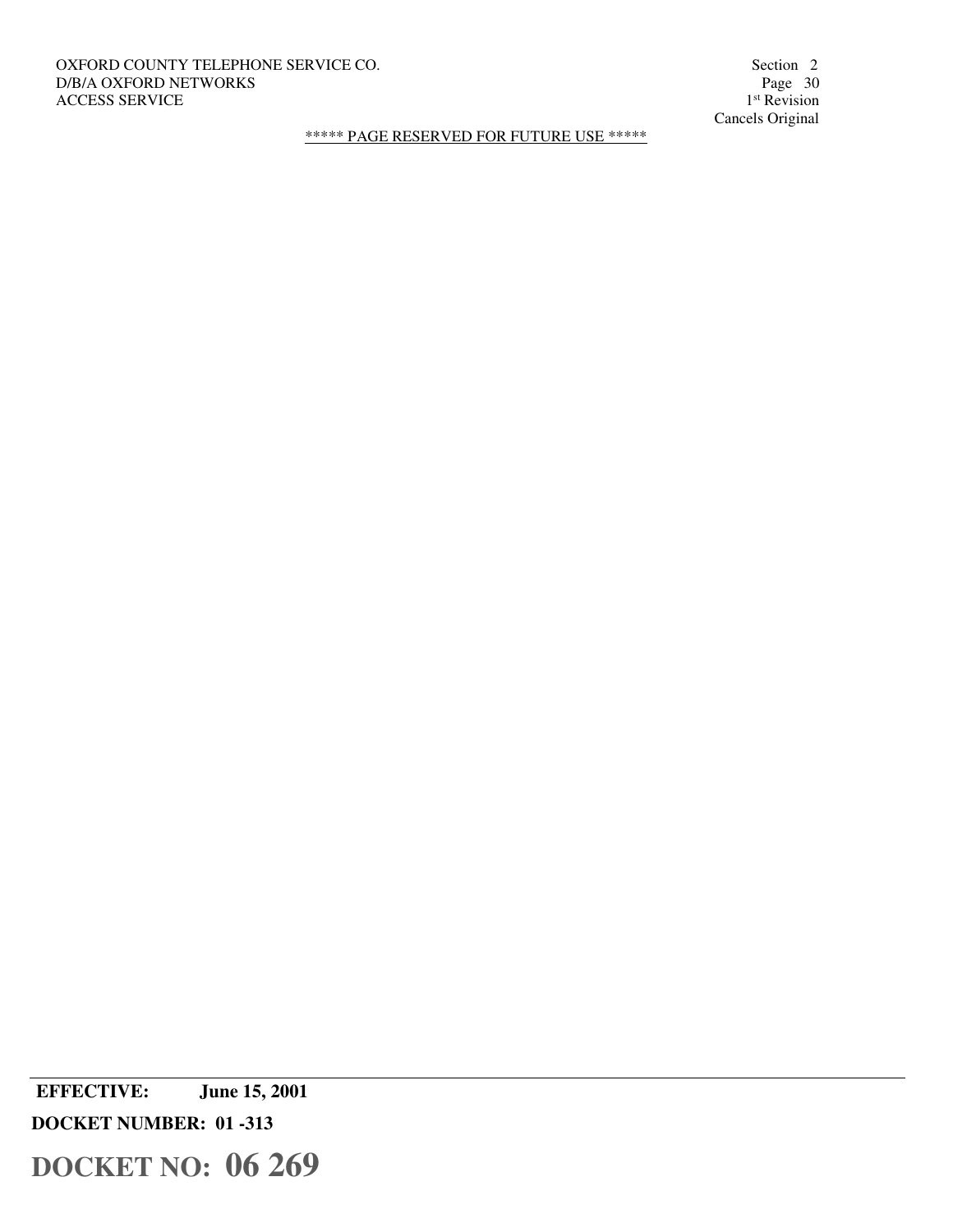# OXFORD COUNTY TELEPHONE SERVICE CO. Section 2 Section 2 Section 2 Section 2 Section 2 Section 2 Page 31 D/B/A OXFORD NETWORKS ACCESS SERVICE

1<sup>st</sup> Revision Cancels Original

\*\*\*\*\* PAGE RESERVED FOR FUTURE USE \*\*\*\*\*

**EFFECTIVE: June 15, 2001 DOCKET NUMBER: 01 -313**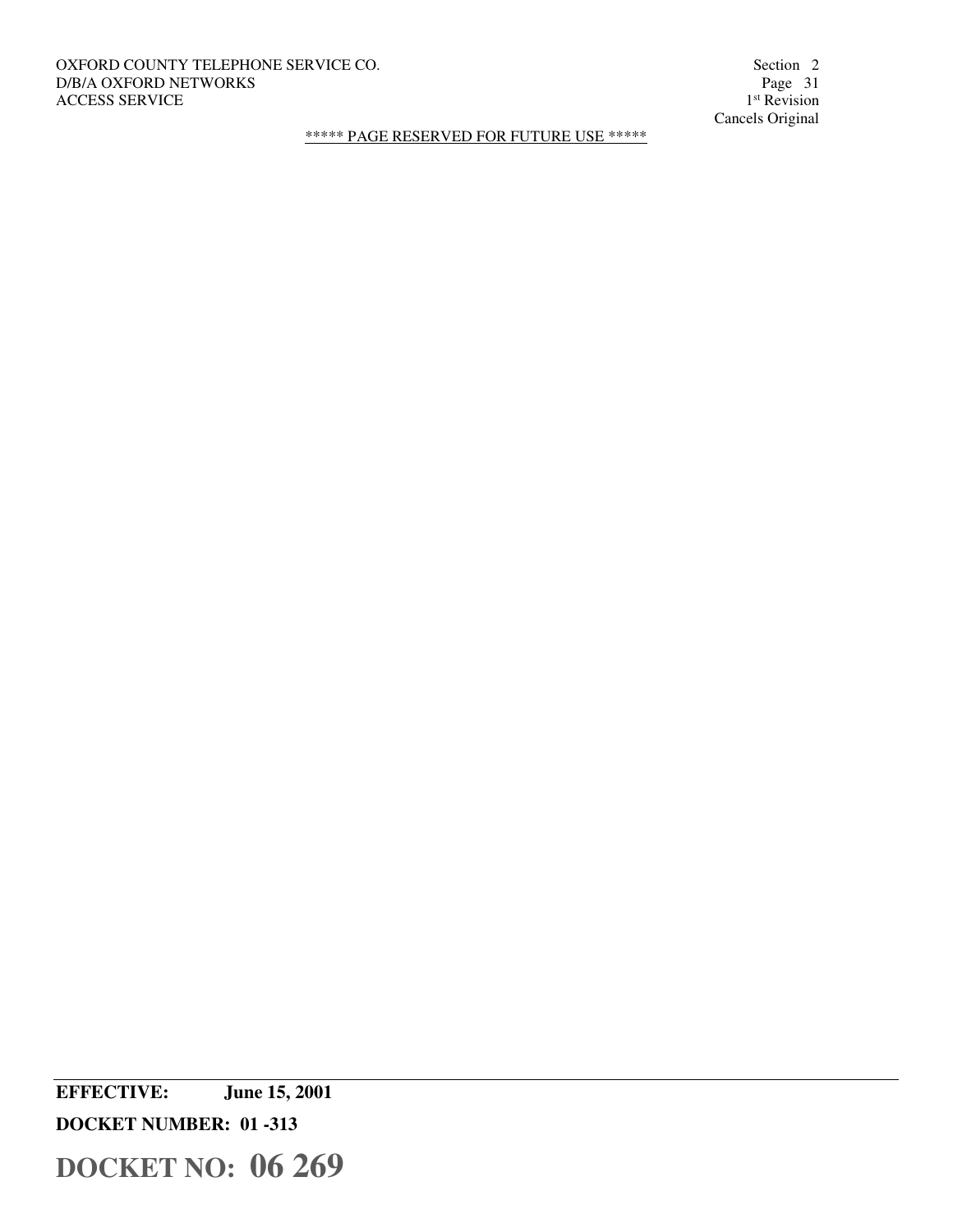# OXFORD COUNTY TELEPHONE SERVICE CO. Section 2 Section 2 Section 2 Section 2 Section 2 Page 32 D/B/A OXFORD NETWORKS ACCESS SERVICE

1<sup>st</sup> Revision Cancels Original

\*\*\*\*\* PAGE RESERVED FOR FUTURE USE \*\*\*\*\*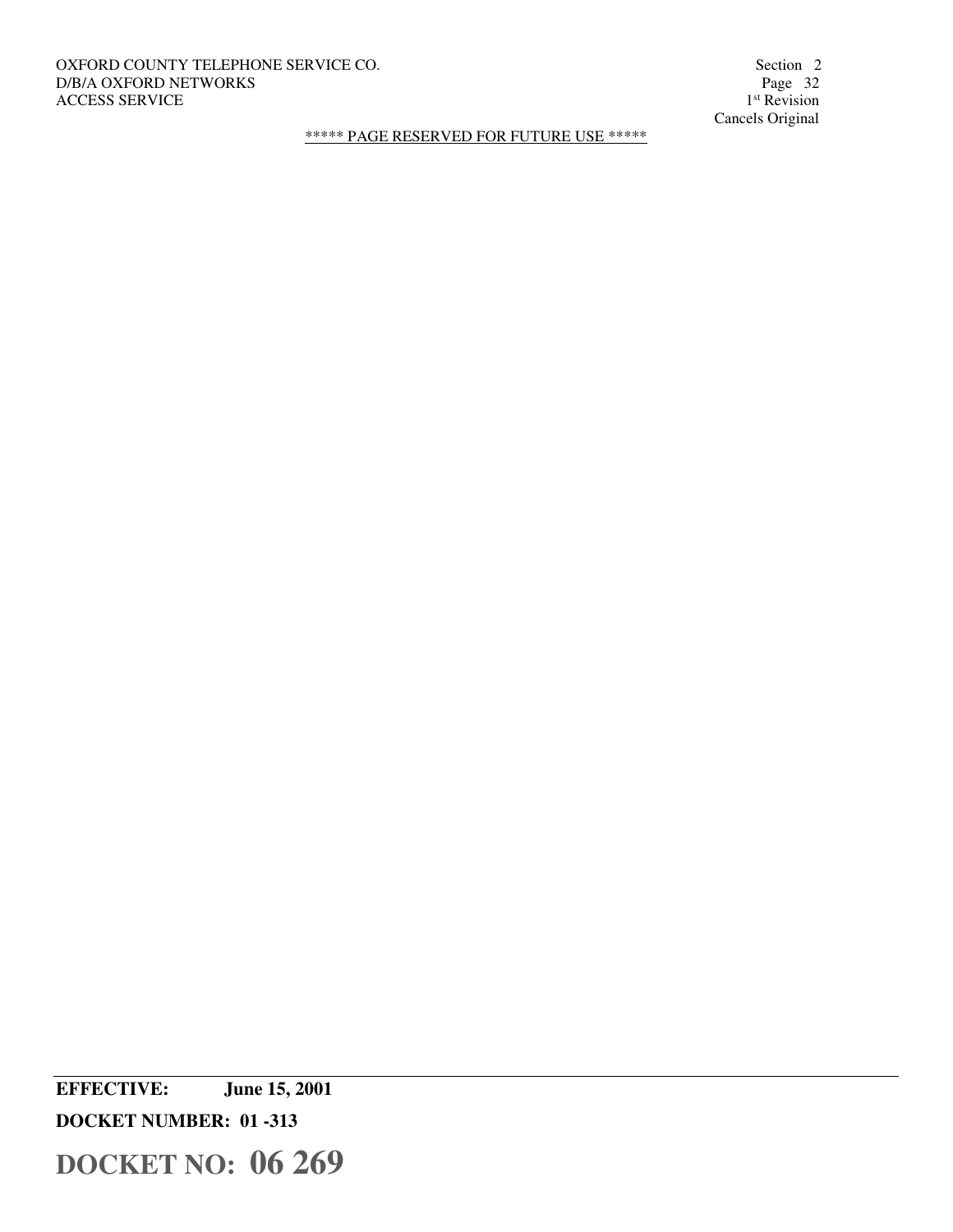OXFORD COUNTY TELEPHONE SERVICE CO. Section 2 Section 2 Section 2 Section 2 Section 2 Page 33 D/B/A OXFORD NETWORKS ACCESS SERVICE

1<sup>st</sup> Revision Cancels

\*\*\*\*\* PAGE RESERVED FOR FUTURE USE \*\*\*\*\*